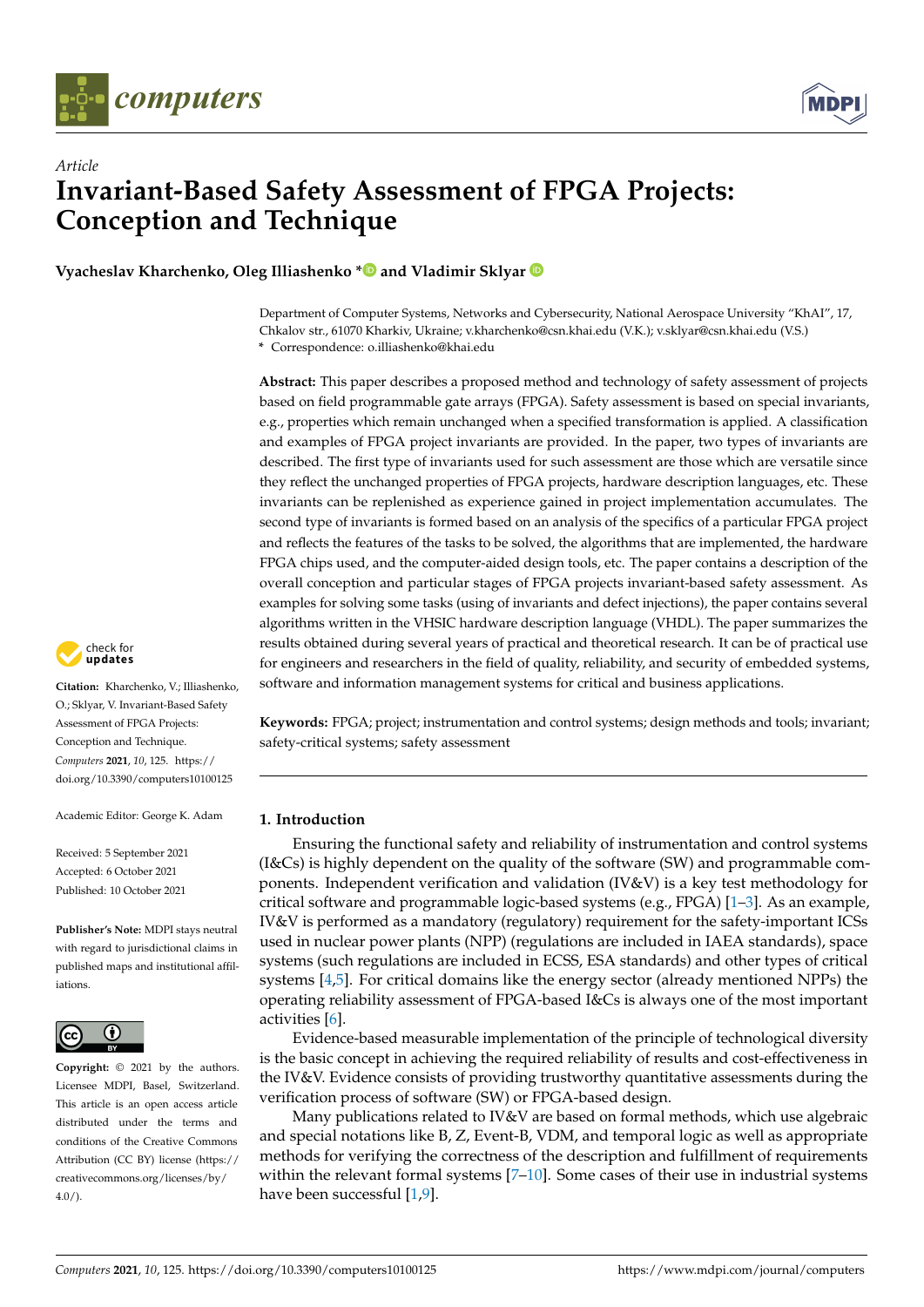Recently, methods based on the validation of models built for SW or systems in general, in particular the verification of the fulfillment of a set of invariants—certain statements, analytical or logical relationships that are fulfilled under any circumstances [\[11,](#page-16-8)[12\]](#page-16-9), have become widespread. Examples of formal verification methodologies for FPGA-based systems are presented in [\[13](#page-16-10)[,14\]](#page-16-11). In [\[15\]](#page-16-12) FPGA is used as a tool to prove that the system can meet the real-time requirement through an obstacle avoidance demonstration in a changing environment. The approach presented here can be applied to different systems' dynamics, and potentially leveraged for higher dimension systems.

The papers [\[16](#page-16-13)[,17\]](#page-16-14) contain a description of the functional verification methodology for highly parametrizable, continuously operating FPGA designs in such safety-critical domains as a radiation monitoring system at CERN. The papers [\[18](#page-17-0)[–20\]](#page-17-1) describe methods of model-checking-based verification of FPGA projects for NPP I&Cs. In [\[21\]](#page-17-2) authors propose a formal verification methodology for checking both functional and timing requirements of real-time digital controllers targeted at FPGA as well.

The authors of [\[22,](#page-17-3)[23\]](#page-17-4) note that the search for vulnerabilities and faults and formal verification are integral stages of design, especially for the model method for developing FPGA projects, determining their compliance with the requirements. Requirements can be defined in UML [\[24\]](#page-17-5), or text form, while the FPGA design can be created in VHDL [\[25\]](#page-17-6) or System Verilog [\[26\]](#page-17-7) and then embodied in binary code. Systems and tools for formal verification (such as VC Formal [\[27\]](#page-17-8), Vivado Verification [\[28\]](#page-17-9), JasperGold [\[29\]](#page-17-10), and others) have been developed by many industrial companies and implemented in the process of creating and certificating FPGA platforms and platform-based decisions.

The authors of [\[30,](#page-17-11)[31\]](#page-17-12) develop an algebraic approach, insertion models as generalizations of algebraic modeling for sets of agents and environments, insertional semantics of VHDL language, represented by behavioral algebra [\[32,](#page-17-13)[33\]](#page-17-14) and can be implemented using algebraic virtual machines. [\[34\]](#page-17-15). The method of model verification and abstract interpretation is investigated in [\[35\]](#page-17-16). In [\[36\]](#page-17-17) heuristic methods are used to identify potential places in a race, a review of which is given in [\[37\]](#page-17-18). For parallel constructions, it is necessary to perform appropriate verification for the permutability property [\[38\]](#page-17-19).

There are specific problems for the verification of FPGA projects for safety-critical systems, such as reactor trip systems, based on the application of diversity [\[39–](#page-17-20)[41\]](#page-17-21) and defense-in-depth [\[39,](#page-17-20)[42\]](#page-17-22) (the so-called D3 principle). These problems are caused by requirements to detect and tolerate design faults (joint and individual) of different versions [\[43\]](#page-17-23).

The main results of the analysis can be summarized in three points. Firstly, there are severe restrictions on the use of the analyzed formal and semi-formal methods, due to their great complexity and the inability to use automation tools to generate descriptions of requirements (in understandable notation) as well as the complexity of their implementation. Secondly, the application of these methods is limited by the fact that engineers must be skilled in terms of knowledge of mathematical logic methods to provide a formal description and make a formal check. Thirdly, the inability to find models, multiple models, or invariants that provide the necessary completeness and reliability of the estimation. Additionally, for some types of systems, even the use of formal methods requires independent verification and validation.

Due to the task of invariant-based of assessment safety in FPGA projects the following aspects are still challenging: the determination of the main stages of evaluating FPGA projects using invariants, development of the features of invariants for FPGA projects, defining the universal invariants and their means of calibration for VHDL. The attributes of the quality model of invariants for FPGA designs as a measure of invariants need to be determined and the procedure for formation and selection of a set of invariants for evaluating the FPGA project needs to be provided.

Structurally, the paper consists of the following sections. Section [2](#page-2-0) is devoted to describing the conception and stages of invariant-based assessment of FPGA projects, including the development of a set of invariants and their calibration. General requirements and attributes for invariants are discussed in Section [3.](#page-5-0) Classification and different types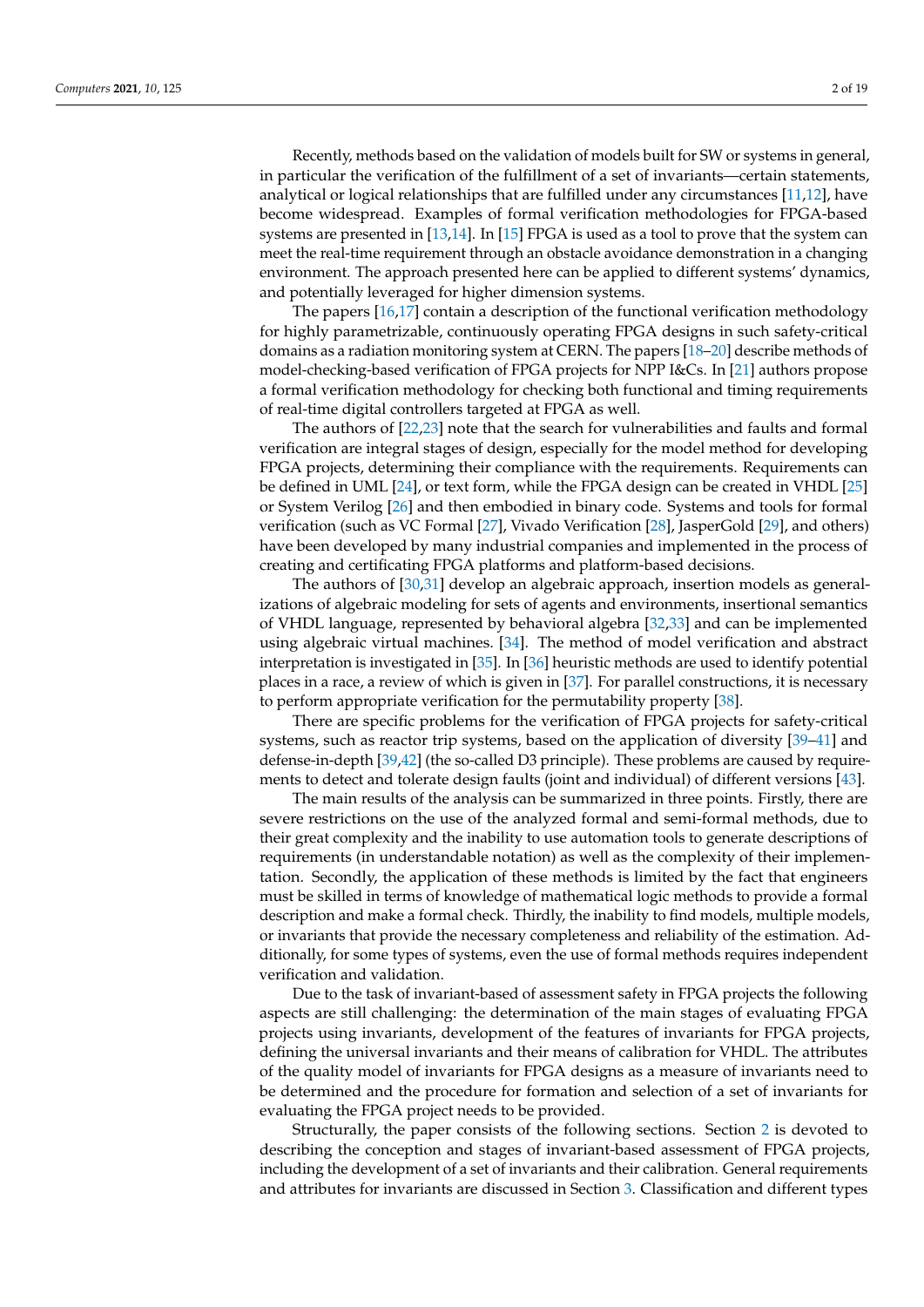of invariants are analyzed in Section [4.](#page-6-0) Principles and stages of FPGA project invariant development are described in Section [5.](#page-9-0) A case study of safety invariant-based assessment of the FPGA project is presented in Section [6.](#page-13-0) Section [7](#page-14-0) concludes the research results and discusses future steps.

#### <span id="page-2-0"></span>**2. Conception and Stages of Invariant-Oriented Assessment of FPGA Projects**

#### *2.1. Overall Tasks and Conception Invariant-Oriented Assessment*

Safety assessment of FPGA projects following the general principles of invariantoriented assessment includes six basic interrelated tasks and stages of their solution:

- 1. analysis of technical documentation and development of a model of the object under assessment (SW and technical documentation) in the FPGA project;
- 2. development of the regulatory profile (set of requirements) of the FPGA-based project based on the purpose and type of system where FPGA is used;
- 3. extraction (development) of algorithmic, software, and other models, which is performed during the analysis of FPGA project documentation;
- 4. specification and analysis of a set of invariants;
- 5. invariant calibration;
- 6. determination of FPGA project assessment reliability and completeness.

The overall scheme of an invariant-oriented assessment of FPGA projects following these tasks and steps is presented in Figure [1.](#page-3-0) The brief description of each of the six stages according to the scheme is as follows: problem statement, concept, solution method, results, requirements for tool development. Several types of lines are used depicting different types of interrelations between six tasks: main connections are marked with a normal line; calibration links are marked with a dashed line and links for nonfunctional requirements are marked with a dash-dotted line.

This section does not consider aspects of evaluating microprocessor-based projects. However, the structure and correlation of the tasks presented in Figure [1](#page-3-0) go beyond the evaluation of FPGA projects.

Brief description of all stages will be given below in the Sections [2.2–](#page-2-1)[2.7](#page-5-1) using the following structure:

- problem statement and description of goal of the current stage;
- description of the solution and implementation of the obtained results;
- input and output data for the particular stage;
- requirements for tools development.

## <span id="page-2-1"></span>*2.2. Analysis of Technical Documentation and Developing the Model of the FPGA Project Assessment*

Problem statement: to analyze the technical documentation and to develop an assessment object model of the FPGA projects.

Concept: presentation of the expertise object model in the form of a checklist of documents that should be considered during the evaluation.

Initial data: a set of documentation for the FPGA project.

Solution: requirements of regulatory documents containing the structure of the technical documentation of the project systems on complex electronic components (i.e., FPGA) analysis and experience in the development and verification of FPGA projects analysis are to be provided.

Results: a model of the FPGA project (e.g., documentation).

Tool development requirements: this task can be implemented in the form of a tool for presenting the project documentation.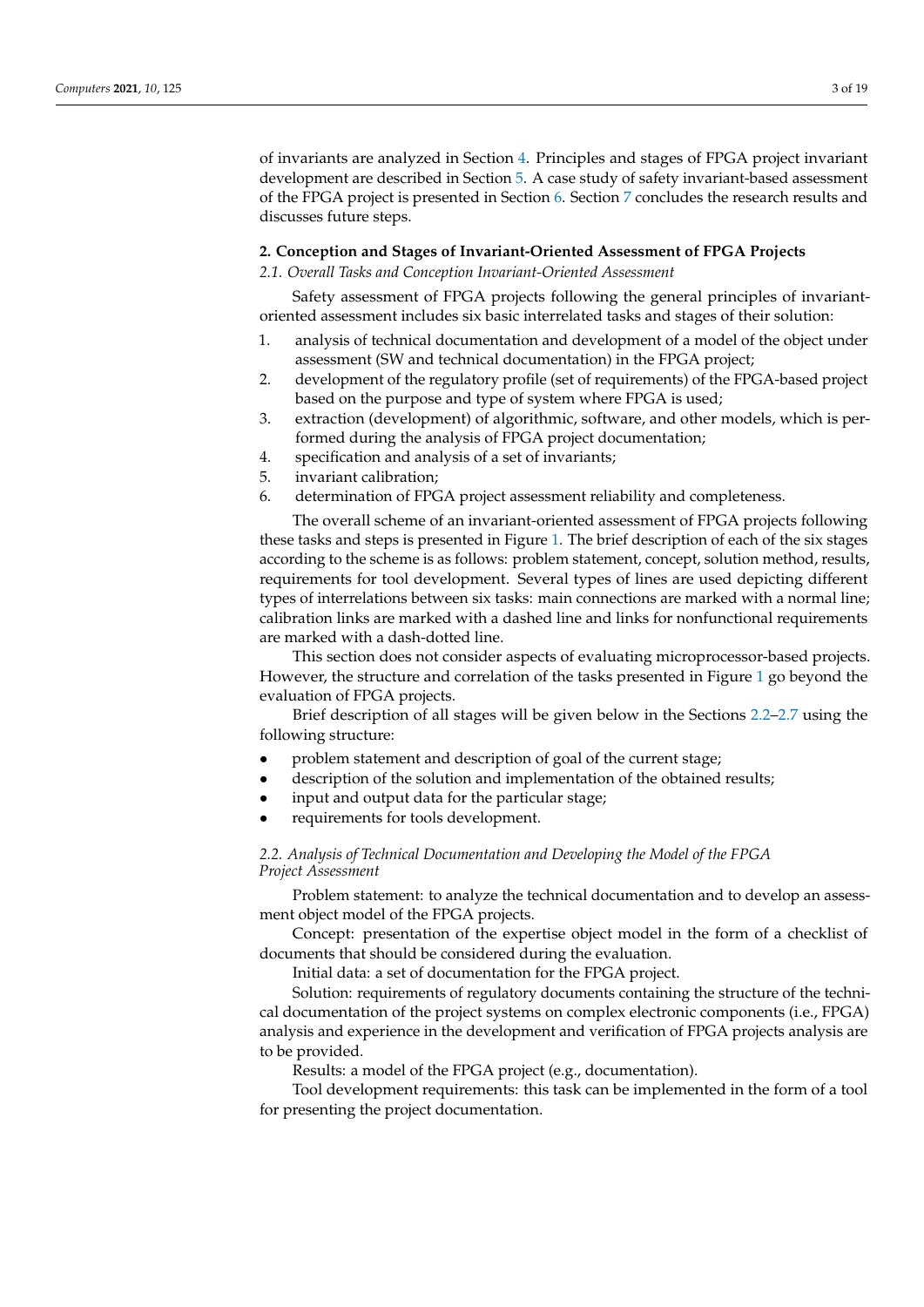<span id="page-3-0"></span>

Figure 1. Overall scheme of invariant-oriented evaluation of FPGA projects and relationships between the stages.

2.3. Formation of the Regulatory Profile of the FPGA Project Based on the Purpose and Type of following structure: *the System*

Problem statement: to develop a reference regulatory profile for the FPGA project to compare the reference and real models.

Concept: presentation of the normative profile of the project in the form of a parameterizable facet-hierarchical model and/or checklist.

*2.2. Analysis of Technical Documentation and Developing the Model of the FPGA Project*  profile-forming base of standards. Initial data: results of solving the first stage (Figure [1\)](#page-3-0) as well as a replenishing

Solution method: regulatory documents analysis with development and configuration of the profile-forming base, the formation of a project-oriented system profile convenient for comparison.

Results: a detailed structure of the reference regulatory profile of the FPGA project and/or checklist for checking the real profile should be presented. The results of solving the first stage (Figure 1) can be part of a general checklist. The results of the stage are used in the sixth stage (Figure [1\)](#page-3-0).

Checklist representation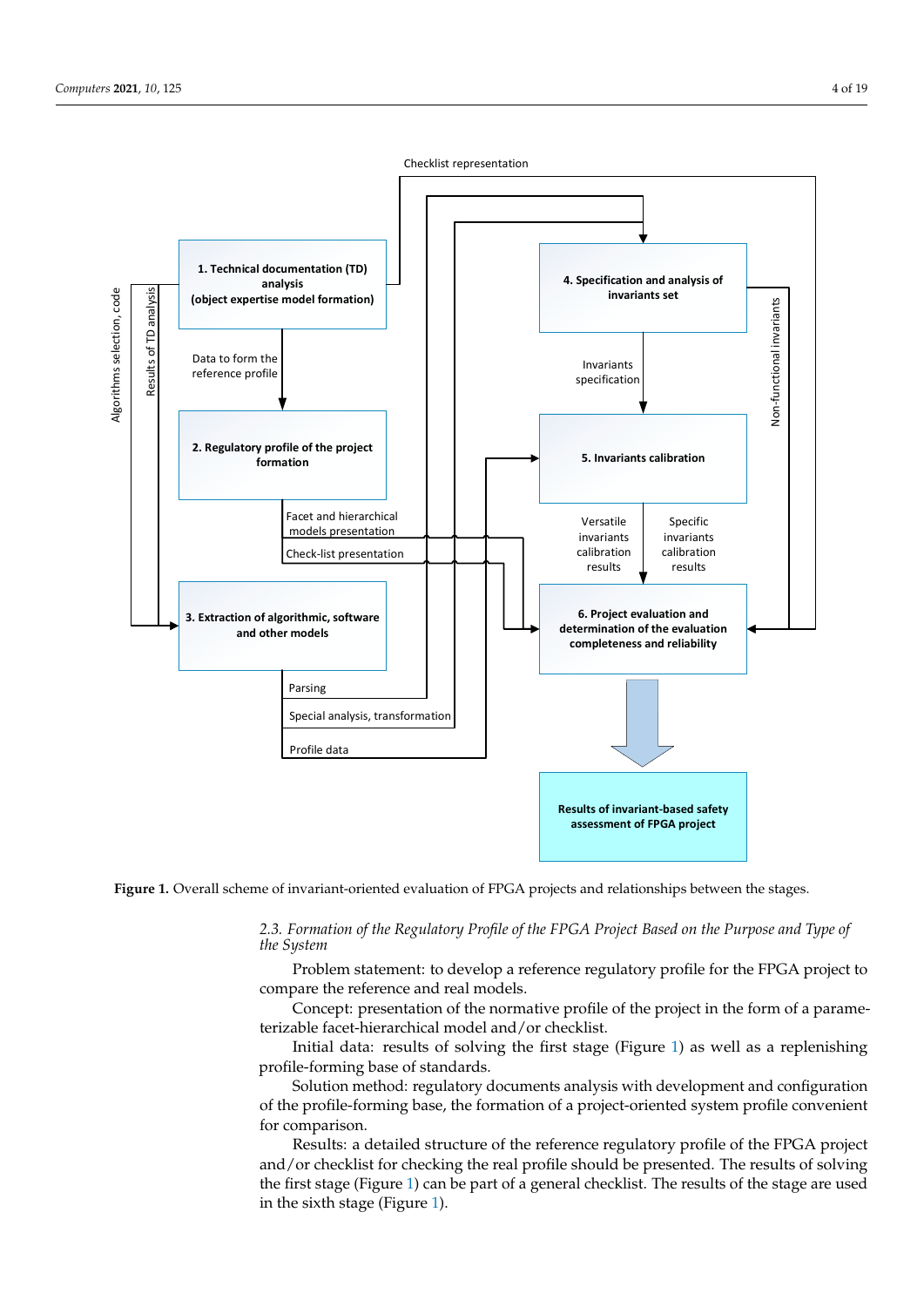Tool development requirements: this task can be implemented in the form of a tool for generating a normative project profile, which provides the ability to compare data obtained in this task and the first stage (Figure [1\)](#page-3-0).

## *2.4. Extraction of Algorithmic, Software and Other Models, Carried out According to the Design Documentation Analysis Results*

Problem statement: define a list of extracted software, algorithmic, and other (automatic or set-theoretic) models for FPGA projects similar to software or other formal structures suitable for further software processing.

Concept: software-implemented functions of FPGA project model representation, as well as other project components for invariant-oriented analysis and evaluation.

Input data: results of the first stage (Figure [1\)](#page-3-0), as well as a replenishing set of models for FPGA projects.

The solution method: structure and technical content review of a typical FPGA design documentation and the technologies for its development and verification to identify extractable software models and specify various invariants.

Results: The structure of technical documentation for FPGA project analysis should be presented and extracted from software models (i.e., control algorithm models in languages such as VHDL, PID controllers, and soft processors (IP cores)), as well as other models for checking invariants should be defined.

The results of this step are used in the fourth stage (Figure [1\)](#page-3-0). Additionally, the results of the step can be used in the fifth stage to refine the defect profile.

Tool development requirements: this task can be implemented either in a nonautomatic mode or in the form of a tool that implements the function of storing the extracted models.

## *2.5. Specification and Analysis of Set of Invariants*

Problem statement: define a specification of invariants in the form of a list for extractable software and other models for FPGA projects.

Concept: invariants list definition is performed considering the extracted software, algorithmic, and other models for FPGA project specifics and their presentation features at different stages of project development and operation lifecycle after implementation in the chip.

Initial data: results of the third stage (Figure [1\)](#page-3-0) as well as an updated set of invariants for FPGA projects.

Solution method: extractable software models for FPGA projects and features of automatic models of implemented projects analysis, including state graphs, time diagrams, etc. in order to identify sets of versatile and specific invariants.

Results: a preliminary grouped list of invariants should be presented (control algorithm models in languages such as VHDL, PID controllers, soft processors (IP cores)), which can be specified for further work. The results of this stage are used in the fifth and sixth stages (Figure [1\)](#page-3-0).

Tool development requirements: this task can be implemented either in a nonautomatic mode or in the form of an information (or information-analytical) type tool that implements the function of generating and storing invariants for extracted models' groups.

#### *2.6. Invariant Calibration*

Problem statement: the development of procedures for assessing the sensitivity of invariants to various types of defects, i.e., determination of a binary value (0 or 1) for invariance or invariant distortion in the presence of appropriate FPGA design defects.

Concept: calibration of invariants is performed based on injection-oriented procedures and reasonable profiles of defect injection.

Initial data: the previous tasks results, as well as replenished defect profiles to increase calibration accuracy.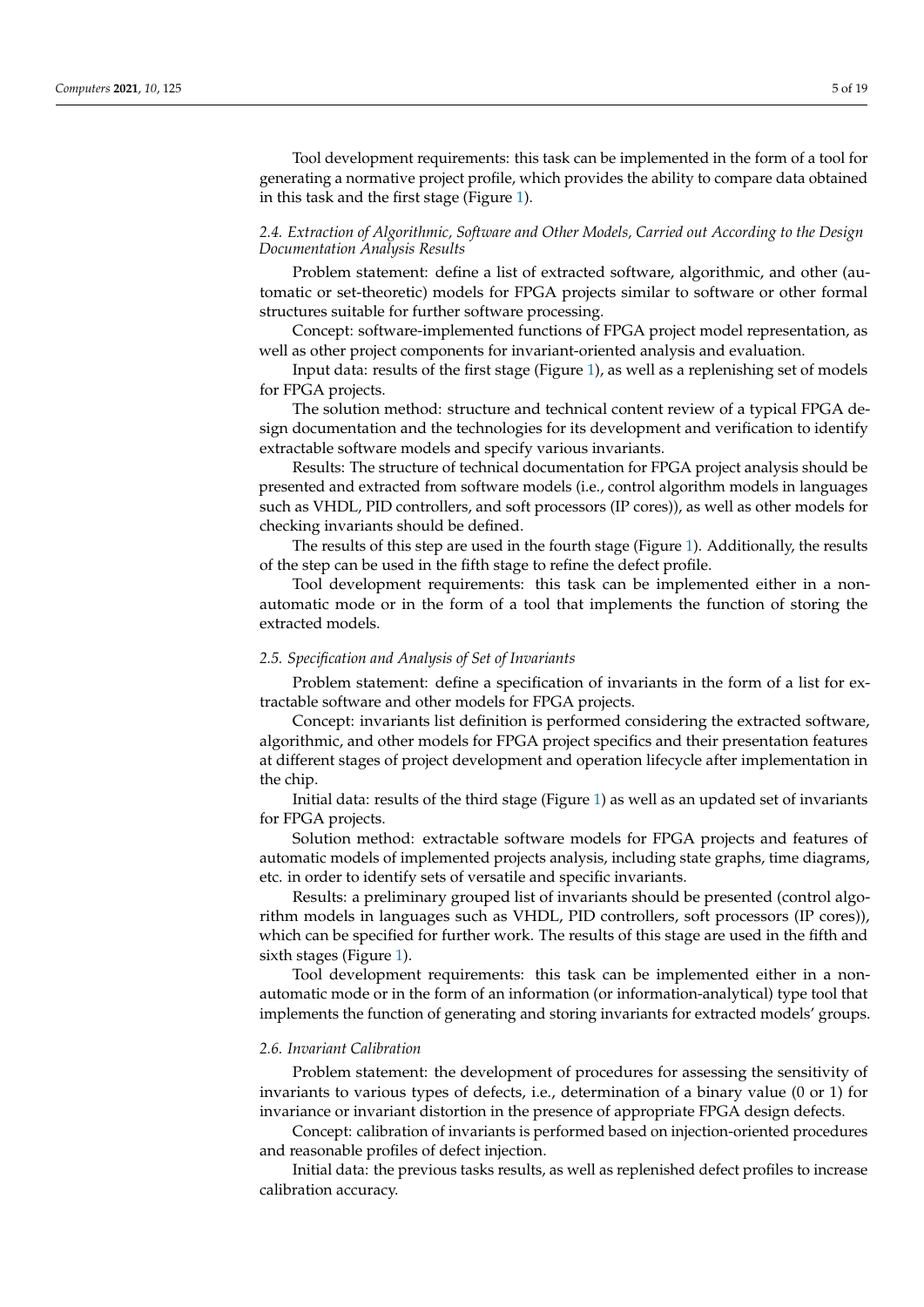The solution method: using drop injection of defects of various types and fixing the invariants' verification results to assess their sensitivity. Calibration of a part of the invariants (the so-called versatile invariants) should be performed in advance. The calibration of specific invariants of the evaluated project can be performed during the verification process. The defect profile needs to be developed considering the FPGA project features.

Results: sensitivity indicators of each invariant should be determined. These results can be represented by the "invariant-defect" matrix of Boolean type; in case the sensitivity metric is not binary but is determined in the range from 0 to 1. The results of the stage are used in the sixth task.

Tool development requirements: it can be implemented as an analytical-type tool that performs the following set of operations: defect selection from versatile or projectoriented invariant profiles, injecting operational defects at a selected point of the program (project), development of test sequences, checking the invariant analysis results, resulting in sensitivity matrix presentation.

#### <span id="page-5-1"></span>*2.7. Project and Determination of the Trustworthiness Assessment*

Problem statement: to develop a procedure for comparing the normative (reference) profile and the project profile, as well as a general assessment of the FPGA project, considering the results of invariant verification with an indication of its reliability.

Concept: reliability assessment of FPGA project safety assessment based on the invariants verification analysis results, including the reference and real project profile comparison.

Initial data: results of the third, fifth, and sixth stages (Figure [1\)](#page-3-0).

The solution method: processing the obtained invariants checking result, considering their calibration and matrices of sensitivity to defects results and mismatch metric calculation and the common assessment formation based on it.

Results: The results of the evaluation in metric form and a set of reports on interim and final assessments should be obtained.

Tool development requirements: this task can be implemented in the form of an analytical-type tool that provides comparison and analysis of data obtained during the second, fourth, and fifth stages, metric calculation, and convolution, assessment results report generation.

After this step, the requirements to invariants (as a checking procedure) are formulated based on the operation sequences of invariant-based assessment.

#### <span id="page-5-0"></span>**3. General Requirements of Invariants**

To assess the quality and correctness of individual invariants, as well as systems of invariants, many properties and characteristics can be used. Some of them were previously described by authors concerning invariants for formal methods supported by Event-B notation [\[7\]](#page-16-5). Table [1](#page-6-1) lists the characteristics of the invariants that provide their quality model.

| Requirement                                 | Description                                                                                                                                                                                                                                                                                                                                                            |  |
|---------------------------------------------|------------------------------------------------------------------------------------------------------------------------------------------------------------------------------------------------------------------------------------------------------------------------------------------------------------------------------------------------------------------------|--|
| Conciseness and formality of<br>description | The invariant must be characterized by a number or a compact mathematical construction: a<br>tuple of numbers, a predicate, an equation or an inequality, an expression of temporal logic, a<br>simple graph containing several vertices and arcs, a fragment of an automaton table that<br>defines the functions of transitions and outputs, etc.                     |  |
| Clarity and physicality                     | The invariant has a clear physical meaning and purpose (it limits the permissible values range<br>of a certain system variable, determines the compatibility of events, or sets the logic for<br>changing system states). The purpose is determined by the type of invariant, based on the<br>used test feature (e.g., accuracy, logical, functional, semantic, etc.). |  |
| Measurability                               | The invariant should be subject to simple verification, and it should be evaluated using<br>simple metrics within the given scale.                                                                                                                                                                                                                                     |  |

#### **Table 1.** Invariants' requirements.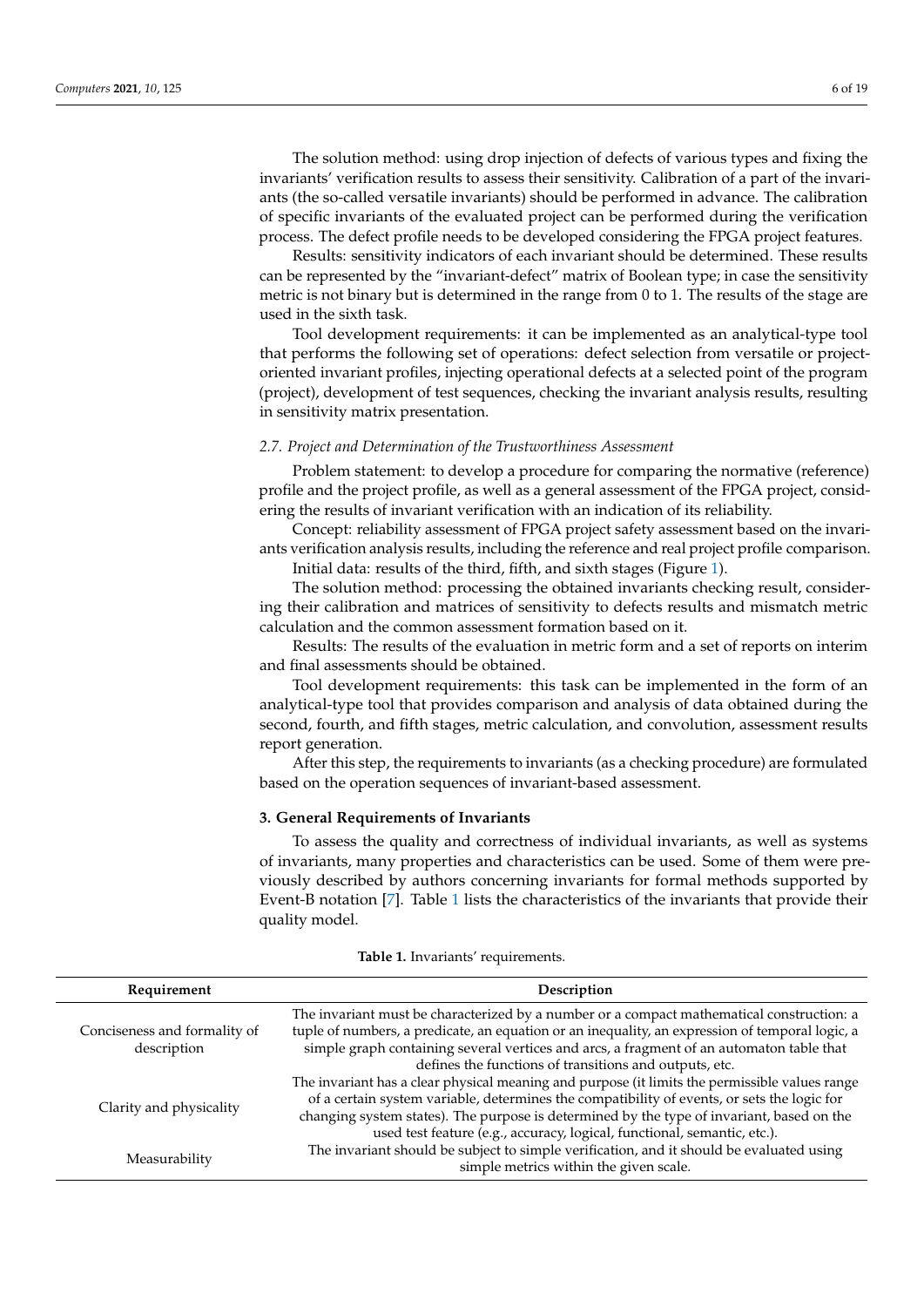<span id="page-6-1"></span>**Requirement Description Criticality** Following the criticality characteristic, invariants can form a priority series, which should be considered during evaluations, as well as when forming a system of invariants to ensure the required reliability while minimizing costs. For critical applications, in which development implies using formal methods, the invariants must control the observance of properties associated primarily with safety functions. Traceability For each invariant, it should be clearly understood which requirement verification fulfillment it meets, and which violation of this requirement is monitored. The traceability characteristics can be described by the matrix "FPGA design requirements—invariants". The invariant allows one to verify the performance of one or more system properties and their corresponding requirements. Globality The invariant must be true constantly on the whole set of states or only when the system is in a certain state. For invariants, the field of their action must be known (i.e., the entire system and its model or individual components of the system). Controllability For an invariant, the following conditions should be met: a subset of controlled requirements (i.e., completeness of control, degree of coverage) is established; the reliability of the control of the requirement(s) is provided; the possible control errors are specified. These characteristics can be determined experimentally by defect injection and evaluating the invariant sensitivity. Diagnostic ability The diagnostic ability of an invariant consists of the possibility of determining the cause (defect or another anomaly) by which the invariant violation occurred. This characteristic is not fundamental, since the main purpose of any invariant is to solve the monitoring problem. Flexibility and scalability This characteristic consists of varying (i.e., adjusting) the mathematical representation of the invariant possibility depending on the requirements for a controlling or other ability, as well as on the design features. Non-redundancy Invariants should not repeat the checks and can be used to control defects detected by standard tools (compiler, supplied tools). The presence of such invariants increases the cost of verification. Simultaneously, excessive invariants can be used within the system, if their use

> These characteristics are the basis for the introduction of the quality indicators of invariants that evaluate the degree of perfection (i.e., reachability) of the corresponding characteristics. They set the scale and methodology for measuring these characteristics.

allows increasing the verification trustworthiness

As mentioned above, a set or a system of invariants is a consistent set that allows, as mentioned above, controlling the correct behavior of the developed FPGA project on the whole set of its possible states. The quality criteria for a system of invariants are as follows [\[44,](#page-17-24)[45\]](#page-18-0): invariant system completeness, minimum sufficiency to control system properties by requirements, sabotage (i.e., permissible redundancy) allowing to check one condition or property in several ways, consistency. Invariants forming a system cannot be based on conflicting rules.

To assess the quality of the invariant system, it is proposed to use the metrics of completeness, minimality, admissible and unacceptable redundancy, which allow one to estimate and choose an invariant system that is optimal by some criteria. The requirements (characteristics) of invariants form a priority series depending on their value and importance. Among the most important are the following: controllability, measurability, traceability, laconicism, and formality of the description.

#### <span id="page-6-0"></span>**4. Classification and Analysis of Invariants**

*4.1. Classification Attributes*

As classification attributes for invariants the following are proposed to be used:

- *universality degree*—determines the possibility or expediency of using the invariant to test different FPGA projects;
- *used model type* (for which the invariant is being developed)—the model is the primary basis for invariant development;
- *controlled attribute*—determined by developing and checking the invariant method;

**Table 1.** *Cont.*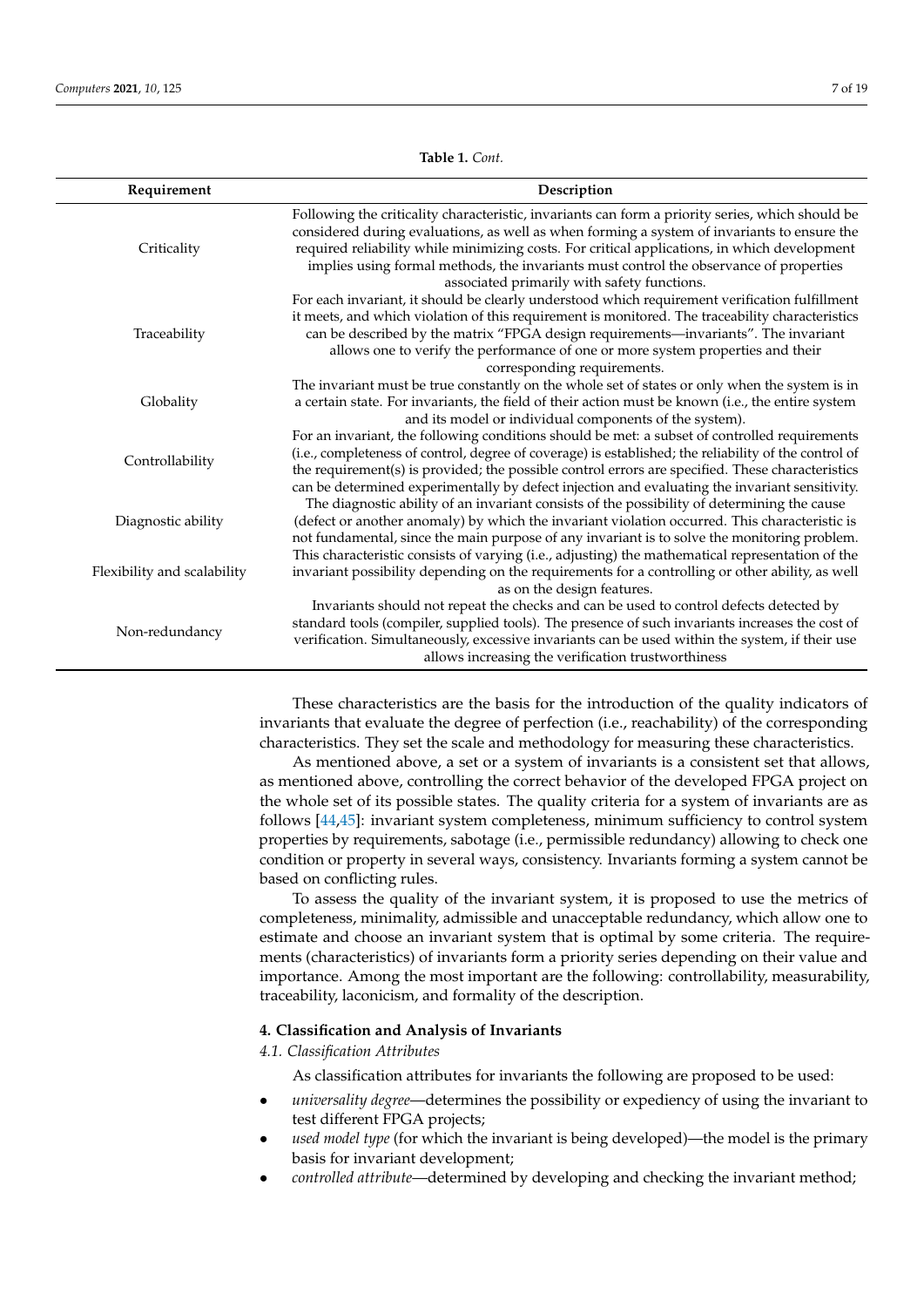- *type of a particular invariant*—determined by the model type (a feature concerning a hierarchy with a previous feature, i.e., dependent on it). Each invariant belongs to a group characterized by a controlled trait;
- *calibration method*—defines the rules, procedures, and software used to evaluate sensitivity;
- *scope*—sets the project capacity or indicates the set of its components on which the invariant is used;
- *source object* for which the invariant is synthesized. This feature depends on the previous feature, the scope of the invariant;
- *sensitivity values*—determines the set of sensitivity values for the invariant (with a general fixed range of values (0–1));
- *rigidity degree*—allows invariant differentiation based on the mandatory implementation. It may be in a hierarchical relationship with the previous attribute;
- *verification sign*—specifies the type of invariant based on its verification features and objectives;
- *parameterization ability*—determined by the adaptability of the invariant to change depending on the type of project and the requirements for sensitivity.
- Figure [2](#page-8-0) shows the structured classification scheme of invariants for FPGA projects.

#### *4.2. Grouping the Invariants*

By universality degree, the invariants are divided into *versatile* and *specific*. The first one can be used to test different FPGA projects, the second are developed to be applied to the individual projects. A key feature of the classification is used *model type*. Based on it, invariant sets of FPGA projects are divided into the following groups: invariants of nonfunctional (general) requirements models *MNFR*; invariants for functional requirements models MFR; invariants for program models *MP*; invariants for algorithmic models *MAD*; invariants for time chart models  $M_{TC}$ , etc.

Based on the controlled attribute, the following sets of the invariants are then formed (The types of specific invariants for various models are described below)

- *precision invariants*—based on the identification and fixing of restrictions on the system variables (i.e., setting the range of permissible changes);
- *semantic invariants*—based on the system variables physical dimension invariance determination during their transformations in the process of computing or restrictions on an allowable change in dimension, considering the known laws of physics;
- *functional invariants*—based on the behavior of the system control. Being in a certain state, getting out of it, and transitions between states when performing different functions;
- *logical invariants*—based on the start and verification of the fulfillment of the necessary pre- and post-conditions for the occurrence of events, calling procedures or functions.

The classification of the possible sets of invariants is described further in the current section.

Invariants can be distinguished *by the calibration method*. In such cases, the sensitivity of the invariant can be determined as follows: *analytically* using formal reasoning and rigorous evidence, using fault-oriented procedures and using the expert methods.

Depending on the *scope*, the invariants can be distinguished in the following way: *global* invariants valid for the entire FPGA project, *local* invariants for individual project components or their clearly fixed parts.

According to *the source object* for which the invariant is synthesized, they can be distinguished as obtained for system requirements, designed to test system properties that can be derived from requirements, synthesized based on the results obtained at individual project stages, developed for individual project architecture components, obtained from a known set of defects or anomalies that may be inherent in the project.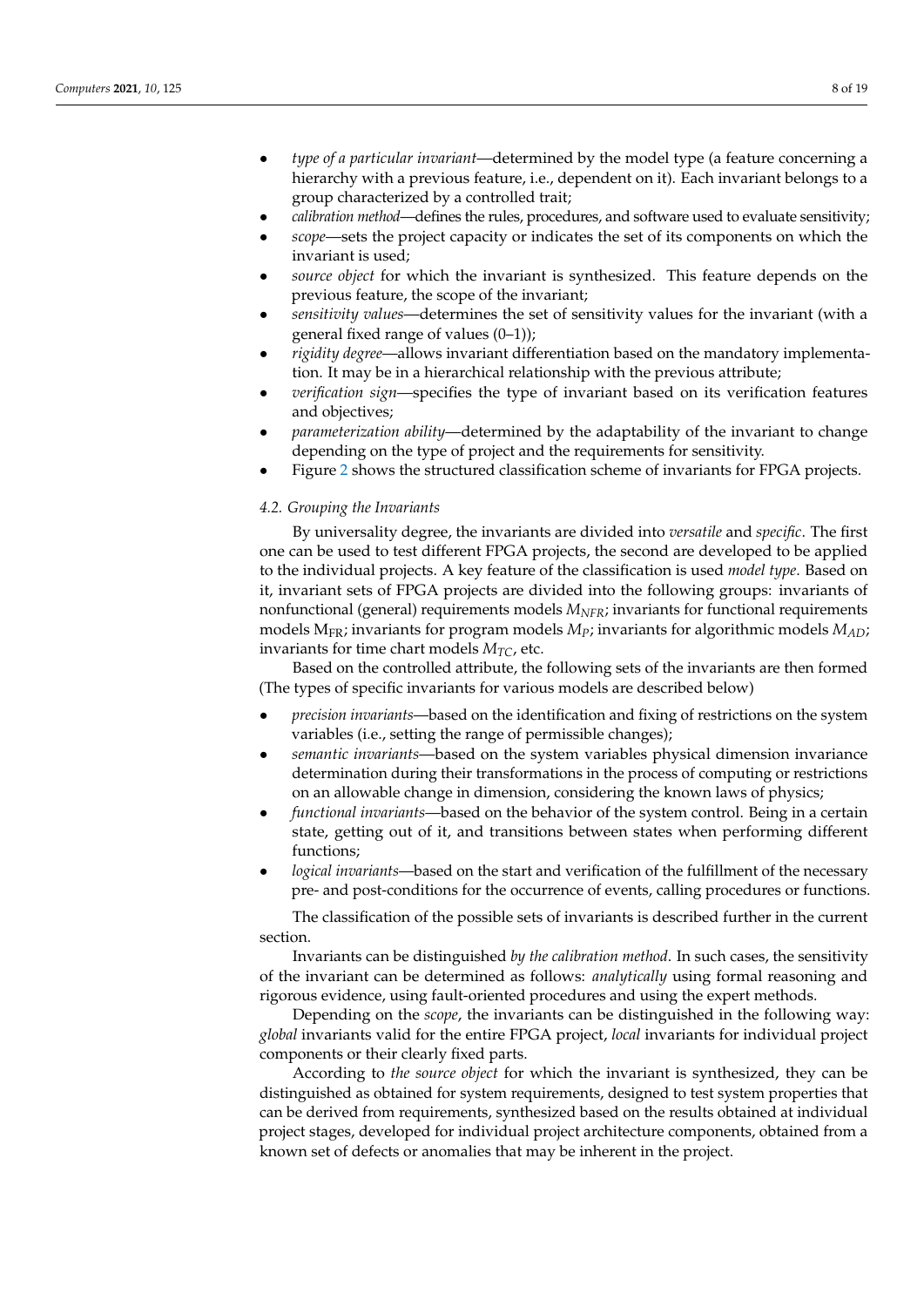<span id="page-8-0"></span>

**Figure 2.** Classification scheme of invariants for FPGA projects. **Figure 2.** Classification scheme of invariants for FPGA projects.

This facet depends on the previous one, since the first, second, and fifth (and, under certain conditions*,* third) types of invariants of this facet are *global* invariants, and the third to fifth (and probably the first) are *local* invariants.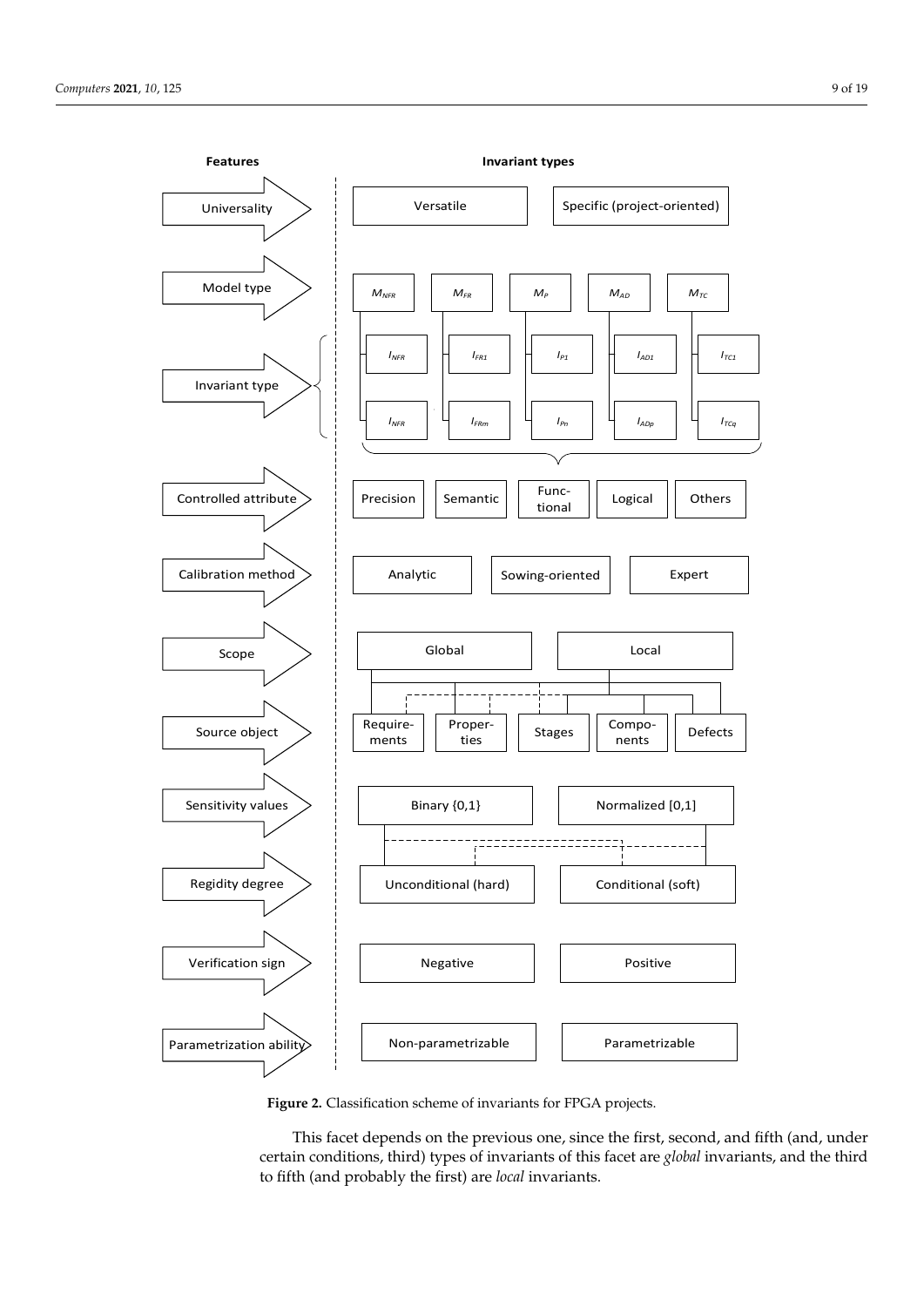By the *sensitivity value*, the set of invariants is divided into *binary* invariants for which the sensitivity metric takes two values (0 and 1), *normalized* invariants for which the sensitivity metric takes an infinite or fixed set of values in the interval from 0 to 1.

It should be considered that since the sensitivity value of an invariant can have different meanings with respect to different project anomalies, a type of mixed invariant with binary and normalized components is possible.

According to the *rigidity degree*, invariants can be of two types:

- *conditional (i.e., soft)* invariants, which fulfillment is not mandatory. (e.g., they may relate to the style of programming in the VHDL language);
- *unconditional (i.e., hard)* invariants, which the fulfillment is mandatory from the point of view of safety requirements. Invariants of this type are hierarchically related to the previous taxonomic group. Conditional invariants, as a rule, are a subset of normalized invariants and a scale from 0 to 1 is used to estimate them, and unconditional invariants are a subset of, primarily, binary invariants, and two discrete values 0 and 1 are used to estimate them.

*By verification sign*, these sets of invariants are possible:

- *positive* invariants that should always be fulfilled for the entire FPGA project or within the specified local zone;
- *negative* invariants defined by constraints (rules) that should never be violated. In other words, in a binary sensitivity estimation-positive estimation, positive invariants should always be equal to "1", and negative invariants should never turn to "0".
- *By parameterization ability*, the invariants are divided into two groups:
- *non-parametrizable* which cannot be customized for a specific project and are fixed in their view;
- *parameterizable* which can be changed (e.g., be configured, adapted) depending on
	- $\circ$  *project type*—this type of parameterization consists of considering project type features and the corresponding mathematical representation of invariant correction (e.g., variation in "width");
	- # *sensitivity requirements*—this type of parameterization for sensitivity is also implemented by correcting the mathematical representation (e.g., variation in "depth" and "width").

A special type of parameterization is the *variation of the set of invariants* in the chosen system. Here, it is possible to choose not a minimal, but redundant in a sense system based on the requirements for completeness and reliability of the assessment.

The following classification of *the invariants used for operational control* is used in the FPGA design verification. Most of these invariants can be used during the intended application of the developed system or its components for the implementation of on-line testing schemes. These invariants include, first, the following sets: precision, semantic, functional and logical invariants (classification attribute: "controlled attribute"), global and local invariants (attribute: "scope"), binary invariants (attribute: "sensitivity value"), negative and positive invariants (attribute: "verification sign"), parametrizable and nonparametrizable invariants (attribute: "parameterization ability").

#### <span id="page-9-0"></span>**5. FPGA Project Invariant Development**

#### *5.1. Development Principles*

The task of *generating* (i.e., searching, synthesizing) of invariants is not formal. Its solution depends on the experience and qualifications of the developer, expert, or evaluator. This task is heuristic and is close to an art (in the sense of the "art of programming").

To some extent, it contradicts the essence of formal methods and the model-based approach (i.e., model-checking). Simultaneously, if there is sufficient information to calculate the metrics of the individual invariants, an assessment of the quality of the system of invariants can be a clear and formal (i.e., engineering) procedure.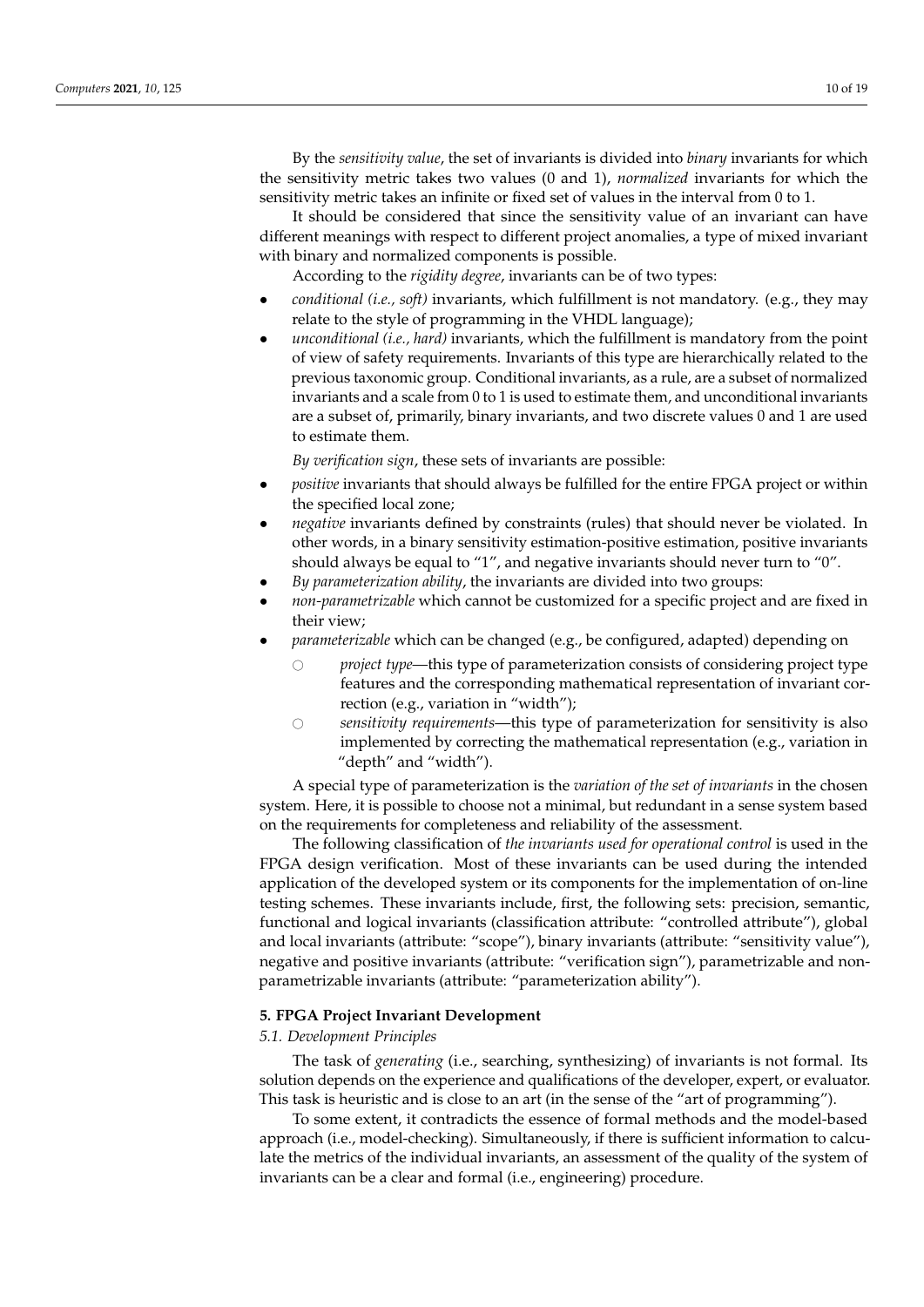The synthesis of invariants can be conducted based on several approaches that differ in the use of sources of information, stages and principles of invariant development:

- 1. Based on the *system requirements analysis*. It is implemented in the early stages of system development and requires minimal specific design results data. This path is general and does not depend on the type of system (e.g., FPGA design, microprocessor or other systems). The specificity of FPGA projects is manifested here through a method for checking invariants.
- 2. Based on the *entire system analysis and identification of its properties*, which can be represented by invariants. It can be implemented during the verification of a completed project. This approach is also general, and the specificity of the project affects the way of checking the invariant.
- 3. Based on the *analysis of the results* obtained at each stage of the project development. It is realized during step-by-step detailing and verification of stages, starting from the verbal specification and ending with the generation of program code with a proof of the correctness of the project. Such a path to the greatest extent considers the specifics of the FPGA project.
- 4. Based on the *analysis of each system component property* identification. It should be implemented during and after completion of the individual components of the system development: software, hardware, or based on FPGAs; in turn, each component can be decomposed into subcomponents to extract invariants.
- 5. Based on the *analysis of typical defects characteristic* of individual components and the system as a whole or detected at different stages of its development. This approach can be considered a derivative or part of approaches 1–4.

The synthesis results of invariants can be presented in the form of the following local or global matrices: matrices "requirements-invariants"  $\Omega_{RI} = | \alpha_{ij} |$ , matrices "properties-invariants"  $\Omega_{PI}$  = || $\omega_{ki}$ ||, matrices "stages-invariants"  $\Omega_{SI}$  = || $\omega_{li}$ ||, matrices "components-invariants"  $\Omega_{CI} = ||\omega_{mi}||$ , matrices "defects-invariants"  $\Omega_{DI} = ||\omega_{ni}||$ .

In the matrices the corresponding elements  $\omega_{ii}$  indicate that the invariant I<sub>i</sub> covers the requirement *r<sup>j</sup>* (property *p<sup>k</sup>* , stage *s<sup>l</sup>* , component *cm*, defect *fp*).

Note that the synthesis of invariants can be conducted in the general case according to two schemes (strategies):

- "top-down"—when a method synthesizes (generates) an invariant (or system of invariants) and then the defects that are "covered" by this invariant are determined;
- "bottom-top"—when the possible defects of the FPGA design are first determined and invariants are developed for certain types of these defects.

A mixed principle of development is also possible when the development strategy may be different for different anomalies, the design of its components and stages.

In the concept of this work, the principle of developing top-down invariants has been adopted as the main one. However, for some situations the mixed principle may also be applied.

#### *5.2. The Invariants Development Stages*

## 5.2.1. Overall Development Stages Description

The synthesis (i.e., selection) of a system of invariants in the general case includes five stages (their list and content correspond to the conceptual scheme of an invariant-oriented evaluation of FPGA projects, Figure [1\)](#page-3-0):

- 1. Requirements, system design, results of individual steps' analyses;
- 2. Clarification of the requirements for the estimation reliability (selection of the optimality criteria for a set of invariants);
- 3. Software, algorithmic, automaton and other mathematical models set formation and their corresponding invariants;
- 4. Each of the invariant calibration;
- 5. The choice of a subset of invariants that is optimal by some criteria.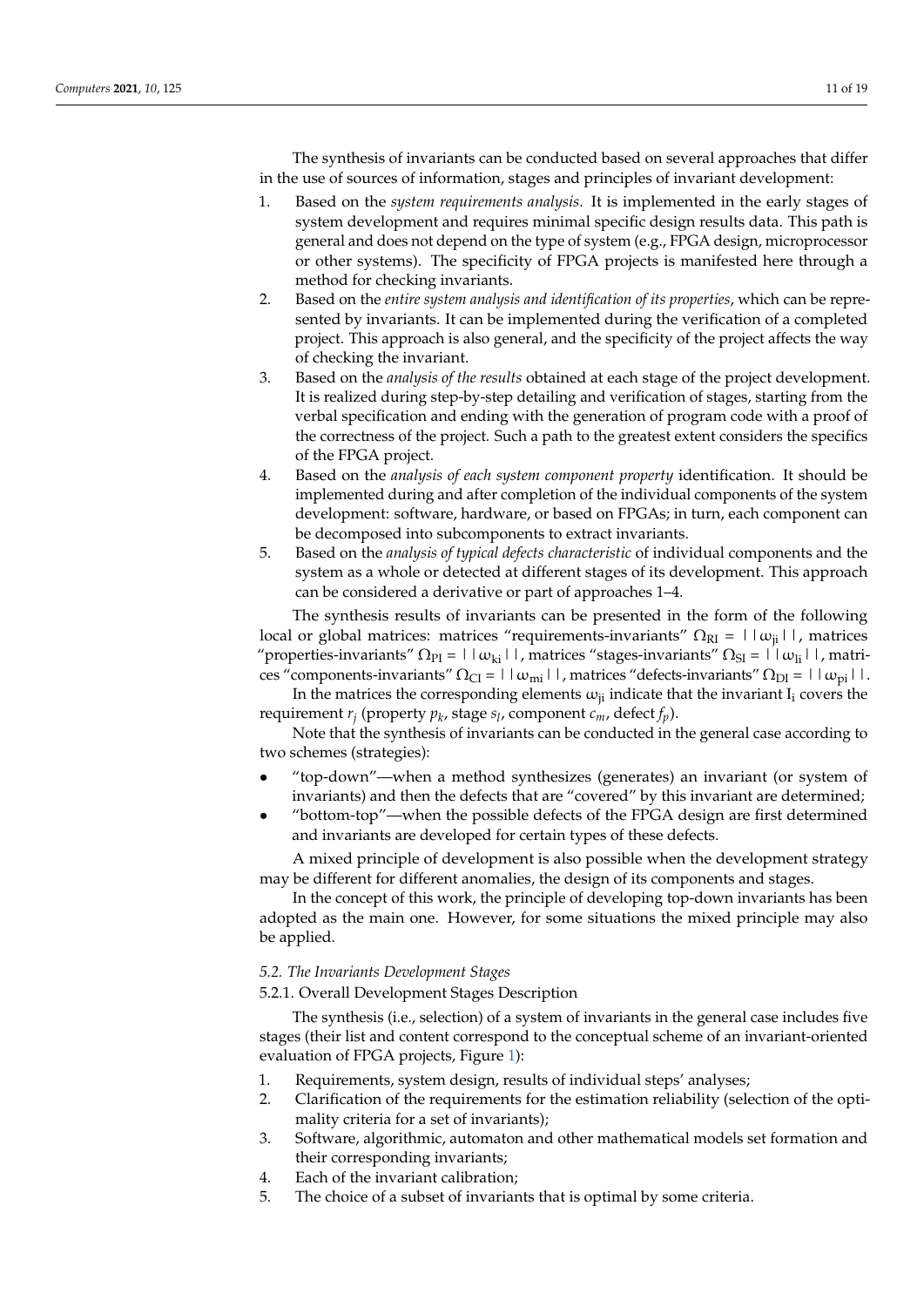It should be emphasized that problems three and four can be solved by analyzing and selecting invariants from the previously obtained (and replenished from project to project) set of possible invariants, some of which (as noted above in Section [4\)](#page-6-0) are universal and some are specific.

## 5.2.2. The Invariants Synthesis Algorithm

This approach of the invariant synthesis can be implemented in such a general sequence:

- 1. The requirements set  $RS = \{R_i\}$  to the system is analyzed and normalized (priority ones that need to be verified are selected and specified). Many *RSs* include both functional and nonfunctional requirements;
- 2. For each requirement  $R_i$  or their subset  $\Delta R$  a "covering" invariant  $I_i$  or a "covering" subset of  $\Delta I_r$  is defined. It is solved in three ways:
	- a degenerate case: each requirement is an invariant, and its verification is carried out by an expert or other ways. The most convenient form for presenting the results is a checklist;
	- each requirement or a subset is associated with an invariant (a subset of invariants) based on the physical meaning of the requirements, the possibility of their semantic compression and compact mathematical representation. An intermediate step here may be to obtain a mathematical model according to the requirements;
	- a combination of methods "a" and "b". Within this combination method "a" is used to verify nonfunctional requirements and method "b" is used to verify functional requirements;
- 1. The problem of covering requirements is solved with the invariant set  $IS = \{I_j\}$  and the minimal invariants systems *ISys* belonging to IS are determined;
- 2. The optimal system of invariants *ISysopt* is selected according to given criteria, considering the calibration results of each invariant.

Given this sequence, in the case of using formal FPGA project development methods (e.g., BHDL [\[46,](#page-18-1)[47\]](#page-18-2)), it is unclear how (i.e., architecturally) the system functionality is based on the invariant system *ISysopt*.

An alternative to this sequence is the step-by-step detailing procedure accepted for formal methods, when invariants are determined at each step. Then at each step it is possible to develop and solve the local problem of obtaining the minimal subsystem of invariants *ISys<sup>h</sup>* .

## 5.2.3. Invariant Synthesis Based on the Property Analysis

The second approach is implemented in a similar general sequence as the first. The difference is that the source of information for obtaining the invariants is not the requirements, but the properties of the system, analysis of which reveals some constant relationships. Such relationships (i.e., invariants) may include, e.g., semantic invariants that control the correctness of the variable dimension. This example belongs to the number of versatile invariants that can be applied regardless of the specific application:

- 1. The property set of the system  $PS = {P_f}$  is analyzed and formed. Among the elements of the set, priority ones (critical for the system) can also be selected.
- 2. For each property  $P_f$  or their subset  $\Delta P$  the "covering" invariant  $I_f$  or the "covering" subset ∆*I<sup>f</sup>* are defined.
- 3. The problem of covering requirements is solved by the invariant set  $IS = \{I_f\}$  and the minimal systems of invariants *ISys<sup>w</sup>* belonging to *IS* are determined.
- 4. The optimal invariants system *ISopt* is selected according to a given criterion considering the calibration results of each invariant.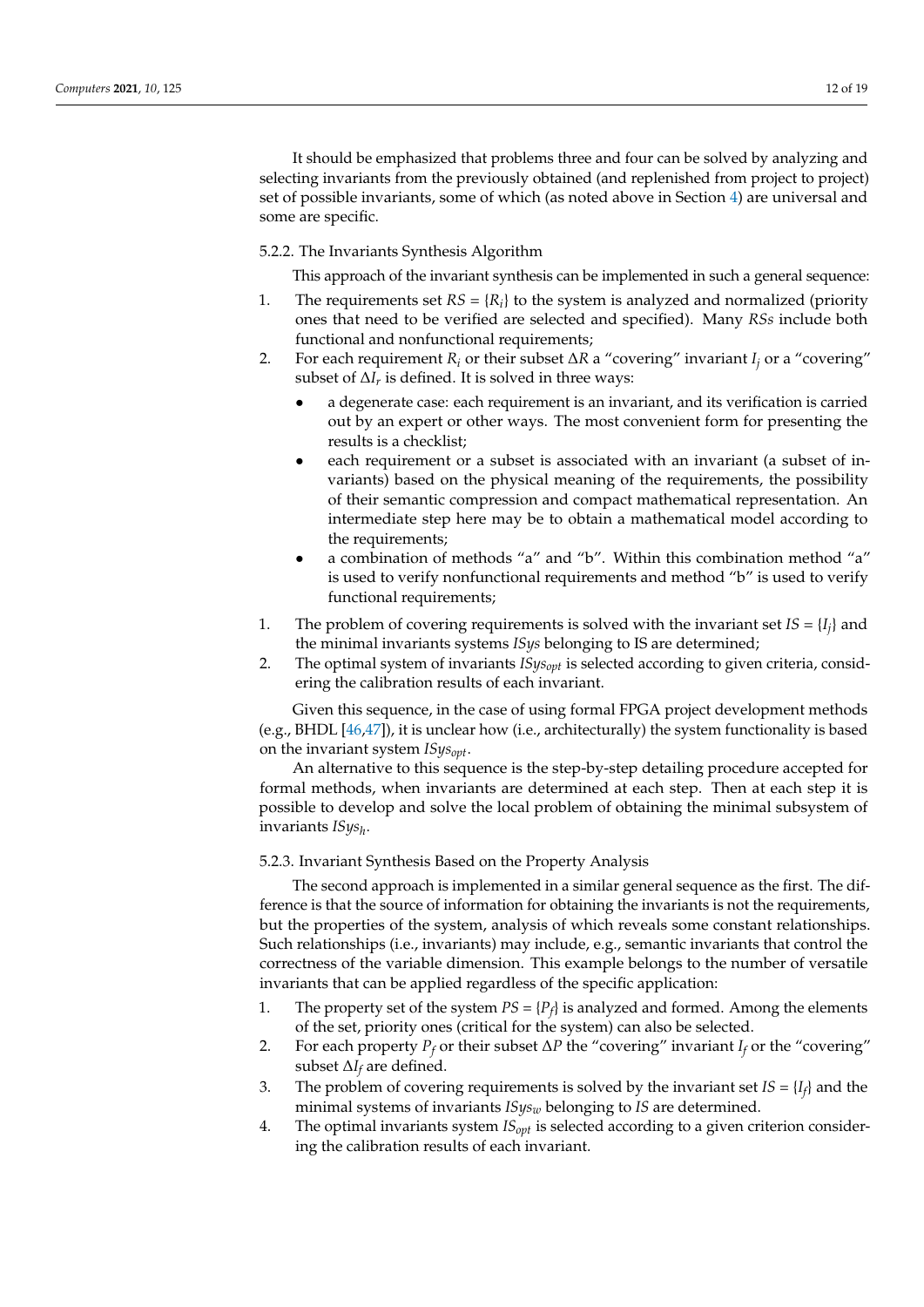5.2.4. The of Invariant Synthesis Based on the Stages of Project Development Analysis Results

The peculiarity of this action sequence lies in the fact that operations one and two of the previous methods are repeated here for each stage, and then the resulting set is analyzed in the following way:

- 1. Requirements set  $RS^z$  for the development stage  $S_z$  are analyzed (and the  $RS^z$  properties identified at this stage) and their prioritization and preliminary selection are conducted.
- 2. For each requirement  $R^z$ <sup>*a*</sup> belonging to  $RS^z$  (properties  $P^z$ <sub>*b*</sub> belonging to  $RS^z$ ) or their subsets  $\Delta R^z$  the "covering" invariant  $I^z{}_{a(b)}$  or the "covering" subset of the invariants ∆*I z a (b)* are defined.
- 3. Operations 1 and 2 are repeated for all stages  $(z = 1, \dots, E)$ .
- 4. The problem of covering the requirements of RS or RS<sup>*z*</sup> with invariants sets  $IS = \{IS^z\}$ is solved and the minimal systems of invariants *ISys<sup>h</sup>* , belonging to *IS* re determined (by stages or/and as a whole).
- 5. The optimal invariants system *ISysopt* is selected according to a given criterion, considering the calibration results of each of the invariants.

The optimization task in this case can be solved in two ways, depending on the table used and the coverage problem solving results: as a *set of particular tasks for each stage* considering local coverages (tables of coverages by stages) and as a *general optimization problem*, considering general coverage (a common coverage table that considers all the invariants found for all stages).

Obviously, the second method provides a more accurate solution, but it incurs large computational costs. Additionally, when solving the problem in the first way, there are risks that some of the possible defects associated with the step-by-step approach will not be identified.

5.2.5. Invariant Synthesis Based on the System Components' Properties Analysis and Identification

Here, a component-oriented approach is used to form the invariant set. For each project component, including the FPGA project the approaches described above based on an analysis of requirements or properties, respectively, can be implemented.

The second one is preferable, since the requirements for individual components of the project may not be described in detail and, therefore, for the implementation of the approach based on the requirements, it will be necessary to conduct their detailed elaboration.

Therefore, the synthesis of invariants based on the FPGA project components properties analysis and identification can be performed in the following sequence:

- 1. The system components set  $CS = \{K^d\}$  is formed.
- 2. Component properties are set  $CPS<sup>d</sup> = {CP<sup>d</sup><sub>f</sub>}$  for each component  $C<sup>d</sup>$  and priorities (critical for the system) are selected.
- 3. For each property *CP<sup>d</sup> <sup>f</sup>* or it's subset ∆*CP<sup>d</sup> <sup>f</sup>* a "covering" invariant I<sup>f</sup> or a "covering" subset of invariants ∆*I<sup>f</sup>* is defined.
- 4. The problem of covering the component properties with the invariants set  $IS^d = \{I^d_f\}$ and the minimal invariants systems  $\textit{ISys}^d{}_{v}$ , belonging to  $\textit{IS}^d$  is determined.
- 5. Minimal invariant systems *ISysx* are obtained: to obtain them, the Cartesian product of the sets, *ISys<sup>d</sup> v*, found for the individual components is performed, and then the groups that meet the criterion of minimality are selected.
- 6. According to a given criterion, the optimal invariants system *ISysopt* is selected considering the calibration results of each invariant and the costs associated with their use.

It should be emphasized that for a complete solution to the problem, the invariants set *ISopt* must be supplemented by an invariant or invariants subset, allowing us to verify the project configuration problem and solution correctness.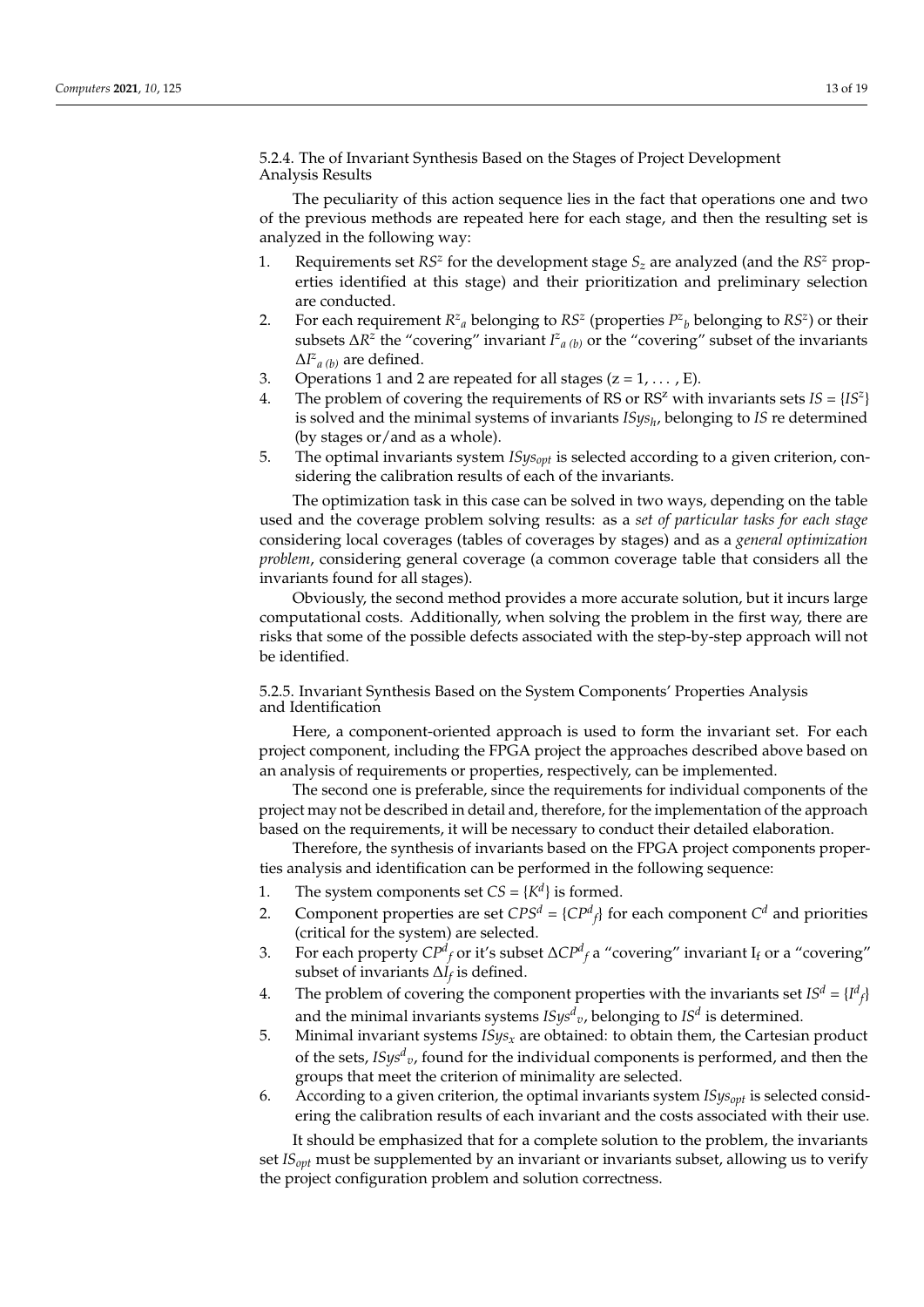## <span id="page-13-0"></span>**6. Case Study to FPGA Safety Invariant-Based Assessment**

The described approach and technique were applied during the implementation of several projects: a fully industrial project on the certification of FPGA platform developed by RadICS [\[48–](#page-18-3)[50\]](#page-18-4), capacity building of higher education and implementation of the joint academia–industry project "Safety-critical software independent verification and latent fault assessment based on diverse measurement of invariants". Invariant-based safety assessment of FPGA projects also served as a good support for achieving the required reliability of results and cost-effectiveness when assessing of hardware diversity during the IV&V of safety-critical systems [\[51\]](#page-18-5).

FPGA design (FPGA project) is a set of electronic circuit components that are represented as a set of expressions in the hardware description language (HDL—description) and intended for loading into a microcircuit. The components of the electronic FPGA project are IP cores and IIP infrastructures.

The tools used to develop electronic FPGA projects should be licensed software products. IPs must undergo preliminary verification and certification and are acceptable for use in security-related applications. The syntax of the VHDL language is presented in IEEE 1076–2019 "IEEE Standard for VHDL Language Reference Manual" [\[52\]](#page-18-6). The source code of objects written by programmers must comply with this standard and must not contain extensions of the VHDL language. The following invariants were used in these projects:

- usage of the explicit principle of mapping component ports to the signals arriving at them in the port map  $(=>)$ ;
- "sensitivity list" should contain signals that are used in the body of the process;
- the use of conditional operators must be accompanied by a post-condition (full condition);
- not to use a "hard" index when working with a signal vector, etc.
- It should be emphasized that the control of the rules for the use of the VHDL programming language are quality assurance and risk management mechanisms in the development of electronic FPGA projects that implement functions important to safety.

#### *6.1. Explicit Principle of Mapping Components to the Signals in the PORT MAP Section*

Using the explicit principle of mapping component ports to the signals arriving at them in the port map (=>). Using this invariant provides an exception: errors in declaring and using components or errors when changing port names in the "entity" (interface) of the component.

A computer-aided design (CAD) tool detects an error for mixed port assignment only when explicit assignment is used at first and implicit lately. Mixed port assignment is allowed in the following sequence: ports are specified first implicitly, and subsequent ports are binding explicitly using "=>".

The following examples can describe this principle:

Explicit port assignment

HKDFF: DFFE port map (d => D I, clk => CLK I, q => Q O, ena => Enable I, clrn =>  $Clear_I$ , prn  $\Rightarrow$  Set $_I$ );

Implicit port assignment

HKDFF: DFFE port map (D\_I, CLK\_I, Q\_O, Enable\_I, Clear\_I, Set\_I);

• Mixed port assignment

HKDFF: DFFE port map (D\_I, CLK\_I, q => Q\_O, ena => Enable\_I, clrn => Clear\_I,  $prn \Rightarrow Set_I$ ;

• Captured CAD

HKDFF: DFFE port map (q => Q\_O, ena => Enable\_I, clrn => Clear\_I, prn => Set\_I, D\_I, CLK\_I);

To calibrate the invariant, the following operations are performed: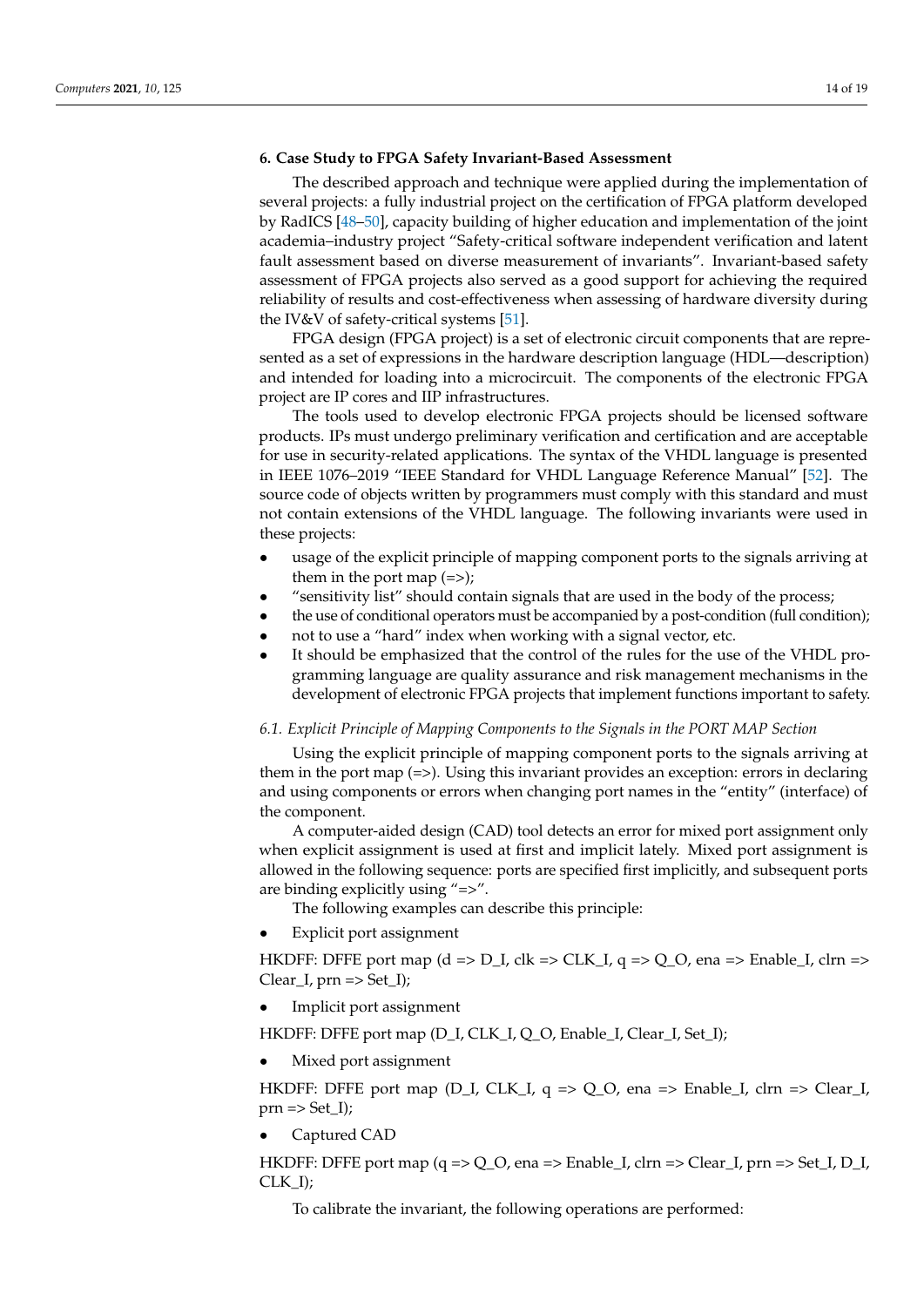- 1. Searching for the PORT MAP (); construction.
- 2. Reading the contents of the brackets.
- 3. Invariant check: *whether it worked or not?*
- 4. Injecting the defect: replacing the explicit principle of specifying ports with positional one: replacing each design  $x \Rightarrow y$  with y.
- 5. Invariant check: *whether it worked or not*?
- 6. Injecting the defect: replacing the explicit principle of specifying mixed ports: replacing the first structure (s)  $x \Rightarrow y$  with y.
- 7. Invariant check: *whether it worked or not?*

## *6.2. Using of the Signals from PROCESS "Sensitivity List" in Its Body*

In this case, the exception is provided by either unnecessary triggering of the process, and as a result, frequent changes in the output, or failure of the process at the right time. CAD issues a warning if the sensitivity list does not contain all the input signals of the process but does not respond to the redundancy of its contents.

Table [2](#page-14-1) lists the mentioned examples (i.e., full, incomplete and excess sensitivity lists) are provided.

<span id="page-14-1"></span>**Table 2.** Examples of use of the signals from PROCESS "sensitivity list".

|     | <b>Full Sensitivity List</b>                     | <b>Incomplete Sensitivity List</b>              | <b>Excess Sensitivity List</b>                         |
|-----|--------------------------------------------------|-------------------------------------------------|--------------------------------------------------------|
| 1.  | <b>Activation: PROCESS</b><br>(CLK I, Data I) IS | Activation: <b>PROCESS</b> (CLK I)<br><b>IS</b> | <b>Activation: PROCESS</b><br>(CLK I, Data I, test) IS |
| 2.  | <b>BEGIN</b>                                     | <b>BEGIN</b>                                    | <b>BEGIN</b>                                           |
| 3.  | IF<br>RISING EDGE(CLK I)<br><b>THEN</b>          | IF RISING_EDGE(CLK_I) THEN                      | IF RISING EDGE(CLK I)<br><b>THEN</b>                   |
| 4.  | IF Data $I = '1'$ THEN<br>Data $Q \leq v'$ ;     | IF Data $I = '1'$ THEN Data $O \le$<br>$'0'$ :  | IF Data $I = '1'$ THEN<br>Data $Q \leq v'$ ;           |
| .5. | <b>ELSE</b> Data $O \leq 1$ <sup>'</sup> ;       | <b>ELSE</b> Data $O \leq 1$ ;                   | <b>ELSE</b> Data $O \leq 1$ ;                          |
| 6.  | $END$ IF;                                        | END IF:                                         | $END$ IF;                                              |
| 7.  | $END$ IF;                                        | END IF:                                         | $END$ IF;                                              |
| 8.  | <b>END PROCESS</b><br>Activation;                | <b>END PROCESS Activation:</b>                  | <b>END PROCESS</b><br>Activation;                      |

# *6.3. Calibration of the Invariant*

To calibrate the invariant, the following operations are performed:

- 1. Search for the **PROCESS** (); construction
- 2. Reading the contents of the brackets and searching the process body for all input signals
- 3. Invariant check: *whether it worked or not?*
- 4. Injecting the defect (if the list contains two or more signals): replacing the complete sensitivity list with an incomplete one: remove the signal that is used in the body of the process from the list.
- 5. Invariant check: *whether it worked or not?*
- 6. Injecting the defect: redundant sensitivity list formation: supplementing the sensitivity list with an input signal that is not used in the process body.
- 7. Invariant check: *whether it worked or not?*

Checking of the invariants considering their calibration results allows assessing FPGA project in the process of IV&V.

#### <span id="page-14-0"></span>**7. Discussion**

The invariant-oriented assessment is part of the model checking. The main idea of model checking is to overcome the dimensionality problems, which take place in the verification. However, simultaneously, a contradiction always arises as to how the completeness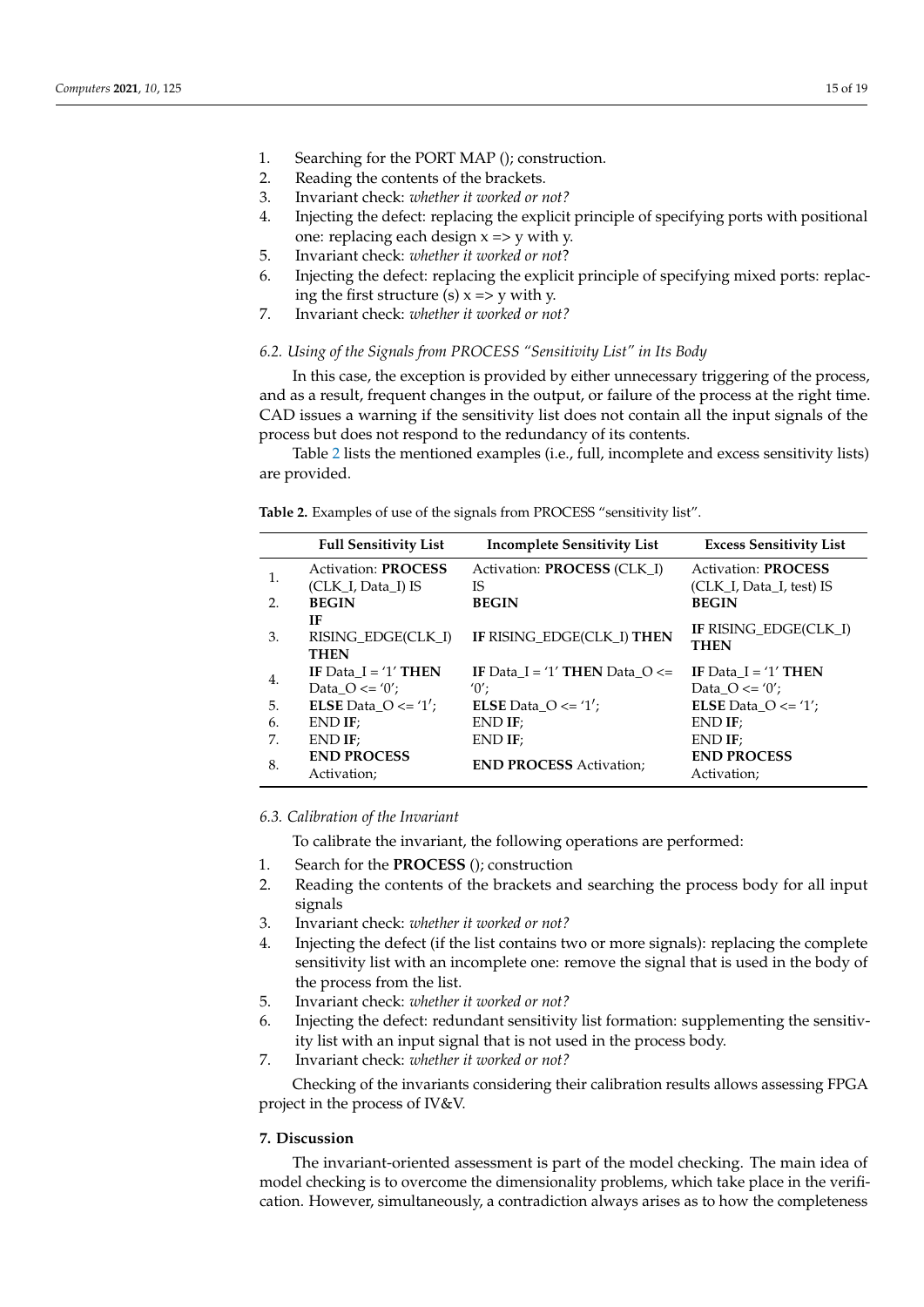of verification is ensured. Since there is a transition from the enumeration of all input sets to building a model and to checking the object against the model the dimension of the problem decreases, but a problem arises with the completeness of the assessment.

Within the framework of the work presented, this contradiction is untied by identifying invariants as some checking entities and then determining the set of invariants that is necessary to ensure the required completeness of coverage. However, it is not enough. Secondly, thanks to the calibration of invariants, the reliability of the control of one or another entity using this invariant is assessed.

For many I&Cs, the risk is that the required number of invariants will not be found to provide completeness of the estimation. In this sense, FPGA systems and the corresponding projects provide several additional opportunities for constructing a set of invariants. When using the described conception (besides, it could be applied not only for FPGA-based projects), two requirements must always be considered: the completeness of the coverage and the reliability of the assessment. This problem is solved with the help of the invariant calibration. The proposed classification of the set of invariants makes it possible to evaluate FPGA projects from different angles in terms of covering requirements, stages, components and possible defects. The difficulty here lies in assessing the compatibility of these invariants and how they complement each other in terms of the completeness and reliability of the assessment. The proposed classification and different types of invariants allow a comprehensive assessment of the project and reduce the risks that the assessment will be incomplete or unreliable.

An important issue that affects the reliability of the safety assessment when using the invariant-based approach is the synthesis (selection) of a system of invariants for a specific FPGA project, which will minimize the risks of undetected failures. For this purpose, a calibration procedure is implemented, which makes it possible to clarify the individual characteristics of the invariants, and the procedure for forming a set of FPGA invariants, which provides the required estimation indicators. Presented results can contribute to the development of hyper-reliable logic and memory elements memory elements, based on FPGAs, their simulation, and reliability and safety assessment as well [\[53\]](#page-18-7).

The ongoing and future research is devoted to the development of tool-based quantitative assessment of FPGA project safety by use of set of metrics. Besides, an important research direction is searching for specific invariants and development of invariant based verification methods and tools for multi-version FPGA systems [\[40](#page-17-25)[–42\]](#page-17-22).

#### **8. Conclusions**

Invariant-based safety assessment is based on a set of invariants that are partly universal and formed in advance, since they reflect the invariable properties of FPGA projects, hardware description languages. This set can be replenished as experience is gained during project implementation. Another part of the invariants is formed on the basis of the specific FPGA project requirements analysis and reflects the features of the tasks to be solved, the algorithms that are implemented, the chips and tools used.

The following results were obtained in the current paper: A conception of invariantoriented safety assessment of FPGA projects was suggested. The corresponding stages of the conception application were described. A classification of invariants that considers features of FPGA technology was presented. Several invariant-oriented procedures were proposed for the developer, including the development of set of invariants for different approaches and procedures for constructing and choosing invariants.

Requirements for invariants were given and some use-cases related to the application of the suggested invariant-based safety assessment technique were provided for IV&V of FPGA projects.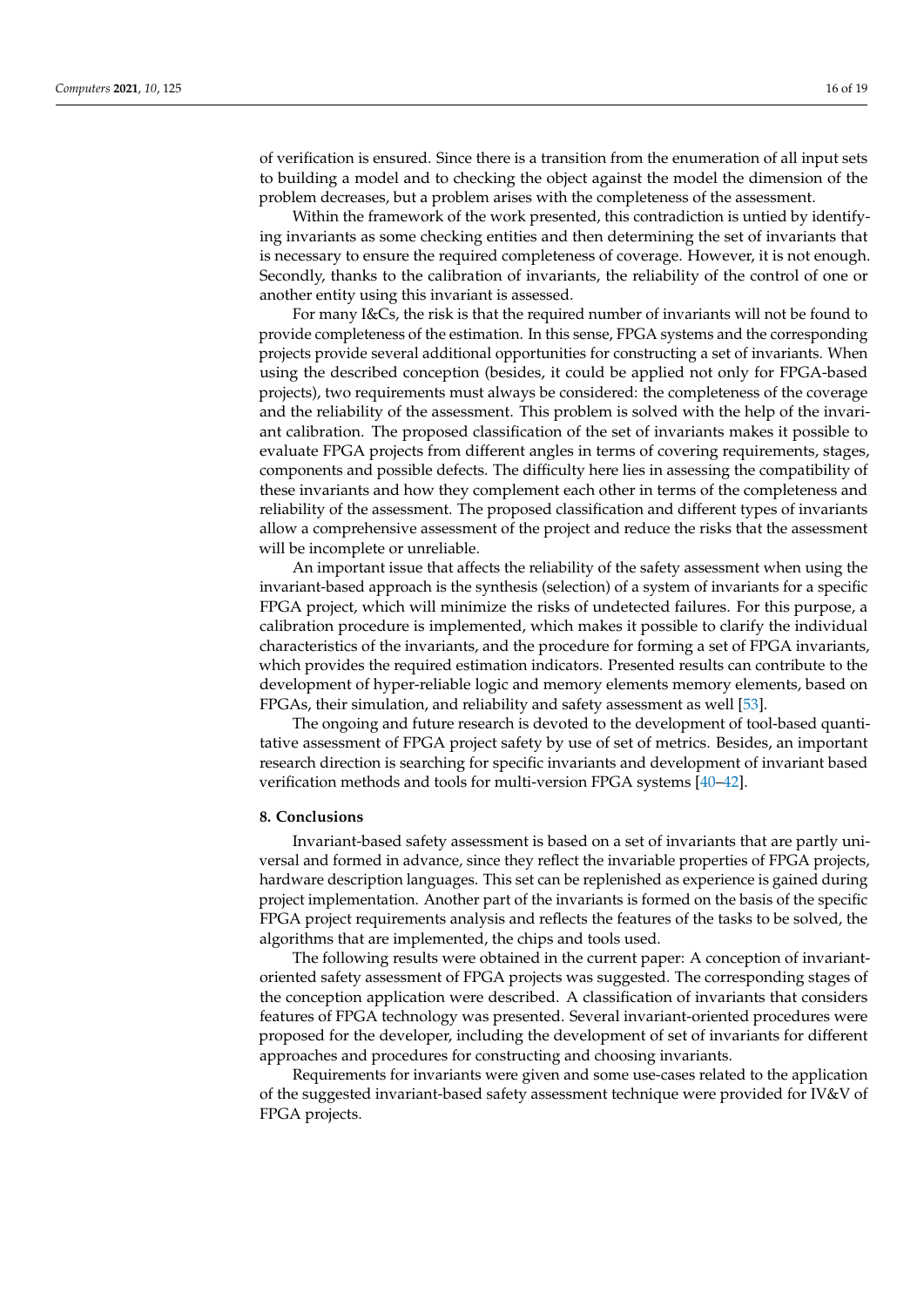**Author Contributions:** Conceptualization, V.K. and V.S.; methodology, V.K. and O.I.; software code, O.I.; validation, V.S.; formal analysis, O.I.; investigation, O.I.; resources, V.K.; data curation, V.S.; writing—original draft, O.I.; writing—review and editing, V.K. and O.I.; supervision, V.K.; project administration, V.K.; funding acquisition, O.I. All authors have read and agreed to the published version of the manuscript.

**Funding:** This research received no external funding.

**Institutional Review Board Statement:** Not applicable.

**Informed Consent Statement:** Not applicable.

**Data Availability Statement:** All data has been present in main text.

**Acknowledgments:** This work was supported by the ECHO project, which has received funding from the European Union's Horizon 2020 research and innovation program under the grant agreement no 830943. The authors appreciate the scientific society of the consortium and in particular the staff of Department of Computer Systems, Networks and Cybersecurity of the National Aerospace University "KhAI" for invaluable inspiration, hard work and creative analysis during the preparation of this paper.

**Conflicts of Interest:** The authors declare no conflict of interest.

## **References**

- <span id="page-16-0"></span>1. Grimm, T.; Lettnin, D.; Hübner, M. A Survey on Formal Verification Techniques for Safety-Critical Systems-on-Chip. *Electronics* **2018**, *7*, 81. [\[CrossRef\]](http://doi.org/10.3390/electronics7060081)
- 2. Yasko, A.; Babeshko, E.; Kharchenko, V. Verification of FPGA Based NPP I&C Systems Considering Multiple Faults: Technique and Automation Tool. In Proceedings of the 25th International Conference on Nuclear Engineering, Shanghai, China, 2–6 July 2017; Volume 9. [\[CrossRef\]](http://doi.org/10.1115/ICONE25-67065)
- <span id="page-16-1"></span>3. Bernardeschi, C.; Cassano, L.; Domenici, A. SRAM-based FPGA systems for safety-critical applications: A survey on design standards and proposed methodologies. *J. Comput. Sci. Technol.* **2015**, *30*, 373–390. [\[CrossRef\]](http://doi.org/10.1007/s11390-015-1530-5)
- <span id="page-16-2"></span>4. IEC 61508-1:2010. *Functional Safety of Electrical/Electronic/Programmable Electronic Safety-Related Systems*, 2nd ed.; International Electrotechnical Commission: Geneva, Switzerland, 2010; p. 127.
- <span id="page-16-3"></span>5. Naser, J.; Fink, B.; Killian, C.; Nguyen, T.; Druilhe, A. *Guidelines on the Use of Field Programmable Gate Arrays in Nuclear Power Plant I&C Systems*; EPRI: Palo Alto, CA, USA, 2009; p. 1019181.
- <span id="page-16-4"></span>6. Babeshko, E.; Kharchenko, V.; Leontiiev, K.; Ruchkov, E. Practical aspects of operating and analytical reliability assessment of FPGA-based I&C systems. *Radioelectron. Comput. Syst.* **2020**, *3*, 75–83. [\[CrossRef\]](http://doi.org/10.32620/reks.2020.3.08)
- <span id="page-16-5"></span>7. Abrial, J.-R. *Modeling in Event-B: System and Software Engineering*; Cambridge University Press: Cambridge, UK, 2009; p. 612.
- 8. Diller, A.Z. *An Introduction to Formal Methods*; Wiley: Hoboken, NJ, USA, 1994; p. 354.
- <span id="page-16-7"></span>9. Lecomte, T.; Servat, T.; Pouzancre, G. Formal Methods in Safety-Critical Railway Systems. In Proceedings of 10th Brasilian Symposium on Formal Methods, Ouro Preto, Brazil, 29–31 August 2007.
- <span id="page-16-6"></span>10. Howar, F.; Barnat, J. (Eds.) Formal Methods for Industrial Critical Systems. In Proceedings of the 23rd International Conference on Formal Methods for Industrial Critical Systems, FMICS, Maynooth, Ireland, 3–4 September 2018.
- <span id="page-16-8"></span>11. Clarke, E.M.; Henzinger, T.A.; Veith, H.; Bloem, R. *Handbook of Model Checking*; Springer: Berlin/Heidelberg, Germany, 2018; ISBN 978-3-319-10574-1. [\[CrossRef\]](http://doi.org/10.1007/978-3-319-10575-8)
- <span id="page-16-9"></span>12. Knauss, E.; Goedicke, M. Requirements Engineering: Foundation for Software Quality. In Proceedings of the 25th International Working Conference, REFSQ 2019, Essen, Germany, 18–21 March 2019.
- <span id="page-16-10"></span>13. Shuja, S.; Srinivasan, S.K.; Jabeen, S.; Nawarathna, D. A formal verification methodology for DDD mode pacemaker control programs. *J. Electr. Comput. Eng.* **2015**, *2015*, 57. [\[CrossRef\]](http://doi.org/10.1155/2015/939028)
- <span id="page-16-11"></span>14. Jabeen, S.; Srinivasan, S.K.; Shuja, S.; Dubasi, M.A.L. A formal verification methodology for FPGA-based stepper motor control. *IEEE Embed. Syst. Lett.* **2015**, *7*, 85–88. [\[CrossRef\]](http://doi.org/10.1109/LES.2015.2450677)
- <span id="page-16-12"></span>15. Bui, M.; Lu, M.; Hojabr, R.; Chen, M.; Shriraman, A. Real-Time Formal Verification of Autonomous Systems with An FPGA. *arXiv* **2020**, arXiv:2012.04011. Available online: <https://arxiv.org/pdf/2012.04011.pdf> (accessed on 10 September 2021).
- <span id="page-16-13"></span>16. Ceesay-Seitz, K.; Boukabache, H.; Perrin, D. A Functional Verification Methodology for Highly Parametrizable, Continuously Operating Safety-Critical FPGA Designs: Applied to the CERN RadiatiOn Monitoring Electronics (CROME). In Proceedings of the International Conference on Computer Safety, Reliability, and Security, Lisbon, Portuga, 16–18 September 2020; Springer: Cham, Switzerland, 2020; pp. 67–81. [\[CrossRef\]](http://doi.org/10.1007/978-3-030-54549-9_5)
- <span id="page-16-14"></span>17. Toner, C.; Boukabache, H.; Ducos, G.; Pangallo, M.; Danzeca, S.; Widorski, M.; Roesler, S.; Perrin, D. Fault Resilient FPGA Design for 28 nm ZYNQ System-on-Chip Based Radiation Monitoring System at CERN. *Microelectron. Reliab.* **2019**, *100–101*, 113492. [\[CrossRef\]](http://doi.org/10.1016/j.microrel.2019.113492)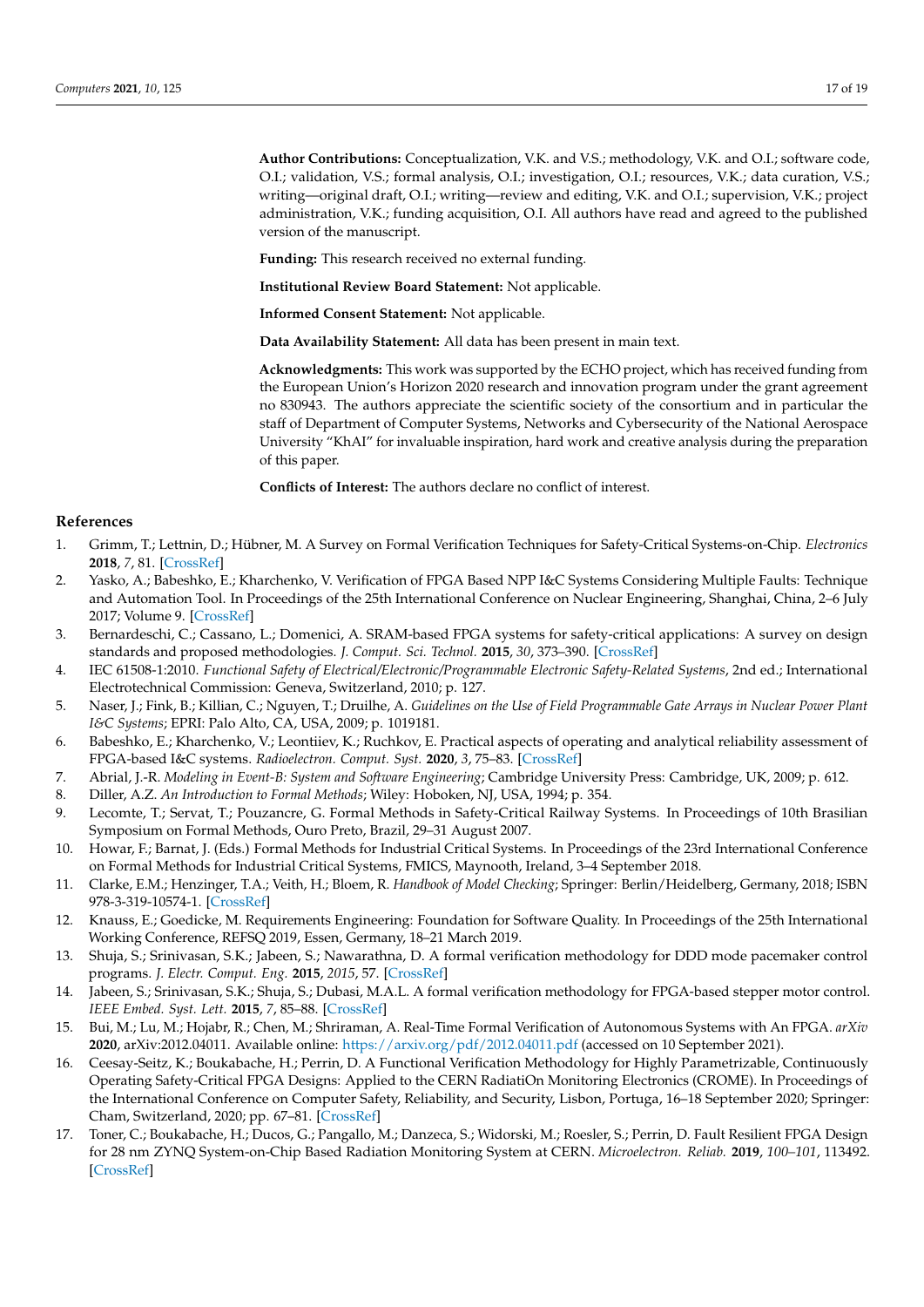- <span id="page-17-0"></span>18. Pakonen, A.; Tahvonen, T.; Hartikainen, M.; Pihlanko, M. Practical applications of model checking in the Finnish nuclear industry. In Proceedings of the 10th International Topical Meeting on Nuclear Plant Instrumentation, Control and Human Machine Interface Technologies (NPIC & HMIT 2017), San Francisco, CA, USA, 11–15 June 2017.
- 19. Pakonen, A.; Buzhinsky, I.; Björkman, K. Model checking reveals design issues leading to spurious actuation of nuclear instrumentation and control systems. *Reliab. Eng. Syst. Saf.* **2021**, *205*, 107–237. [\[CrossRef\]](http://doi.org/10.1016/j.ress.2020.107237)
- <span id="page-17-1"></span>20. Buzhinsky, I.; Pakonen, A. Model-checking detailed fault-tolerant nuclear power plant safety functions. *IEEE Access* **2019**, *7*, 162139–162156. [\[CrossRef\]](http://doi.org/10.1109/ACCESS.2019.2951938)
- <span id="page-17-2"></span>21. Jabeen, S.; Srinivasan, S.S. Formal verification methodology for real-time Field Programmable Gate Array, IET. *Comput. Digit. Tech.* **2017**, *11*, 197–203. [\[CrossRef\]](http://doi.org/10.1049/iet-cdt.2016.0189)
- <span id="page-17-3"></span>22. Kharchenko, V.; Letychevskyi, O.; Odarushchenko, O.; Peschanenko, V.; Volkov, V. Modeling method for development of digital system algorithms based on programmable logic devices. *Cybern. Syst. Anal.* **2020**, *56*, 710–717. [\[CrossRef\]](http://doi.org/10.1007/s10559-020-00289-8)
- <span id="page-17-4"></span>23. Swierczynski, P.; Fyrbiak, M.; Koppe, P.; Paar, C. FPGA trojans through detecting and weakening of cryptographic primitives. *IEEE TCAD* **2015**, *34*, 1236–1249. [\[CrossRef\]](http://doi.org/10.1109/TCAD.2015.2399455)
- <span id="page-17-5"></span>24. Booch, G.; Rumbaugh, J.; Jacobson, I. *Unified Modeling Language User Guide*; Addison-Wesley: Boston, MA, USA, 2008.
- <span id="page-17-6"></span>25. Coelho, D. *The VHDL Handbook*; Springer Science & Business Media: New York, NY, USA, 1989.
- <span id="page-17-7"></span>26. System Verilog. Available online: <www.asic-world.com/systemverilog/tutorial.html> (accessed on 10 September 2021).
- <span id="page-17-8"></span>27. VC Formal. Available online: <https://www.synopsys.com/verification/static-and-formal-verification/vc-formal.html> (accessed on 10 September 2021).
- <span id="page-17-9"></span>28. Vivado Verification. Available online: <https://www.xilinx.com/products/design-tools/vivado/verification.html> (accessed on 10 September 2021).
- <span id="page-17-10"></span>29. JasperGold. Available online: [https://www.cadence.com/ko\\_KR/home/tools/system-design-and-verification/formal-and](https://www.cadence.com/ko_KR/home/tools/system-design-and-verification/formal-and-static-verification/jasper-gold-verification-platform.html)[static-verification/jasper-gold-verification-platform.html](https://www.cadence.com/ko_KR/home/tools/system-design-and-verification/formal-and-static-verification/jasper-gold-verification-platform.html) (accessed on 10 September 2021).
- <span id="page-17-11"></span>30. Letichevsky, A.; Letychevskyi, O.; Peschanenko, V. Insertion Modeling and Its Applications. *Comput. Sci. J. Mold.* **2016**, *24*, 357–370.
- <span id="page-17-12"></span>31. Letichevsky, A.; Gilbert, D. Interaction of agents and environments. In *Recent Trends in Algebraic Development Technique*; Bert, D., Choppy, C., Eds.; Springer: Verlag, Germany, 1999.
- <span id="page-17-13"></span>32. Letichevsky, A. Algebra of Behavior Transformations and its Applications. In *Structural Theory of Automata, Semigroups, and Universal Algebra*; Kudryavtsev, V.B., Rosenberg, I.G., Eds.; Springer: Berlin/Heidelberg, Germany, 2005; pp. 241–272.
- <span id="page-17-14"></span>33. ITU-T Recommendation, Z.120, Message Sequence Charts (MSC). Available online: [https://www.itu.int/rec/dologin\\_pub.asp?](https://www.itu.int/rec/dologin_pub.asp?lang=e&id=T-REC-Z.120-201102-I!!PDF-E&type=items) [lang=e&id=T-REC-Z.120-201102-I!!PDF-E&type=items](https://www.itu.int/rec/dologin_pub.asp?lang=e&id=T-REC-Z.120-201102-I!!PDF-E&type=items) (accessed on 10 September 2021).
- <span id="page-17-15"></span>34. Letychevskyi, O.; Peschanenko, V.; Volkov, V. Algebraic Virtual Machine Project. In Proceedings of the17th International Conference ICTERI, Ukraine, Kherson, 28 September–2 October 2021.
- <span id="page-17-16"></span>35. Ehlers, T.; Nowotka, D.; Sieweck, P. Finding Race Conditions in Real-Time Code by Using Formal Software Verification, Department of Computer Science, Kiel University. 2014. Available online: [https://www.researchgate.net/publication/28856336](https://www.researchgate.net/publication/288563365_Finding_race_conditions_in_real-time_code_by_using_formal_software_verification) [5\\_Finding\\_race\\_conditions\\_in\\_real-time\\_code\\_by\\_using\\_formal\\_software\\_verification](https://www.researchgate.net/publication/288563365_Finding_race_conditions_in_real-time_code_by_using_formal_software_verification) (accessed on 10 September 2021).
- <span id="page-17-17"></span>36. Didier, J.-Y.; Mallem, M. A New Approach to Detect Potential Race Conditions in Component-Based Systems. Available online: <https://hal.archives-ouvertes.fr/hal-01024478> (accessed on 10 September 2021).
- <span id="page-17-18"></span>37. Beckman, N.E. (Ed.) A Survey of Methods for Preventing Race Conditions. Available online: [https://www.cs.cmu.edu/](https://www.cs.cmu.edu/~{}nbeckman/papers/race_detection_survey.pdf) [~{}nbeckman/papers/race\\_detection\\_survey.pdf](https://www.cs.cmu.edu/~{}nbeckman/papers/race_detection_survey.pdf) (accessed on 10 September 2021).
- <span id="page-17-19"></span>38. Letichevsky, A.; Letychevskyi, O.; Peschanenko, V. An Interleaving Reduction for Reachability Checking in Symbolic Modeling. In Proceedings of the 11th Int. Conf. ICTERI 2015, Lviv, Ukraine, 14–16 May 2015; Ermolayev, V., Ed.; CEUR-WS.org/Vol-1356, ISSN 1613-0073, pp. 338–353. Available online: [Ceur-ws.org/Vol-1356/paper\\_74.pdf](Ceur-ws.org/Vol-1356/paper_74.pdf) (accessed on 10 September 2021).
- <span id="page-17-20"></span>39. Jonson, G. The INSAG Defense in Depth Concept and D-in-D&D In Instrumentation and Control. Proceedings of 7th ANS Topical Meeting on NPIC-HMIT, Las Vegas, LA, USA, 7–11 November 2010.
- <span id="page-17-25"></span>40. Kharchenko, V.; Bakhmach, E.; Siora, A. Diversity-scalable decisions for FPGA-based safety-critical I&C systems: From theory to implementation. In Proceedings of the 6th American Nuclear Society International Topical Meeting on Nuclear Plant Instrumentation, Control, and Human-Machine Interface Technologies, Knoxville, TN, USA, 5–9 April 2009; pp. 1494–1505.
- <span id="page-17-21"></span>41. Karam, R.; Hoque, T.; Ray, S.; Tehranipoor, M.; Bhunia, S. MUTARCH: Architectural diversity for FPGA device and IP security. In Proceedings of the 2017 22nd Asia and South Pacific Design Automation Conference (ASP-DAC), Chiba City, Japan, 16–19 January 2017; pp. 611–616. [\[CrossRef\]](http://doi.org/10.1109/ASPDAC.2017.7858391)
- <span id="page-17-22"></span>42. Kharchenko, V. Independent Verification and Diversity: Two Echelons of Cyber Physical Systems Safety and Security Assurance. In Proceedings of the 2nd International Workshop on Information-Communication Technologies & Embedded Systems (ICTES 2020), Mykolaiv, Ukraine, 12 November 2020; pp. 19–29, CEUR-WS.org/Vol-2762, ISSN 1613-0073. Available online: [Ceur-ws.](Ceur-ws.org/Vol-2762/invited2.pdf) [org/Vol-2762/invited2.pdf](Ceur-ws.org/Vol-2762/invited2.pdf) (accessed on 10 September 2021).
- <span id="page-17-23"></span>43. Kharchenko, V.; Siora, A.; Sklyar, V.; Volkoviy, A.; Bezsaliy, V. Multi-diversity versus common cause failures: FPGA-based multi-version NPP I&C systems. In Proceedings of the 7th International Topical Meeting on Nuclear Plant Instrumentation, Control, and Human-Machine Interface Technologies 2010, NPIC and HMIT, Las Vegas, NV, USA, 7–11 November 2010; Volume 2, pp. 1081–1092.
- <span id="page-17-24"></span>44. Eriksson, J. Tool-Supported Invariant-Based Programming. Ph.D. Thesis, Åbo Akademi University, Turku, Finland, 2010.